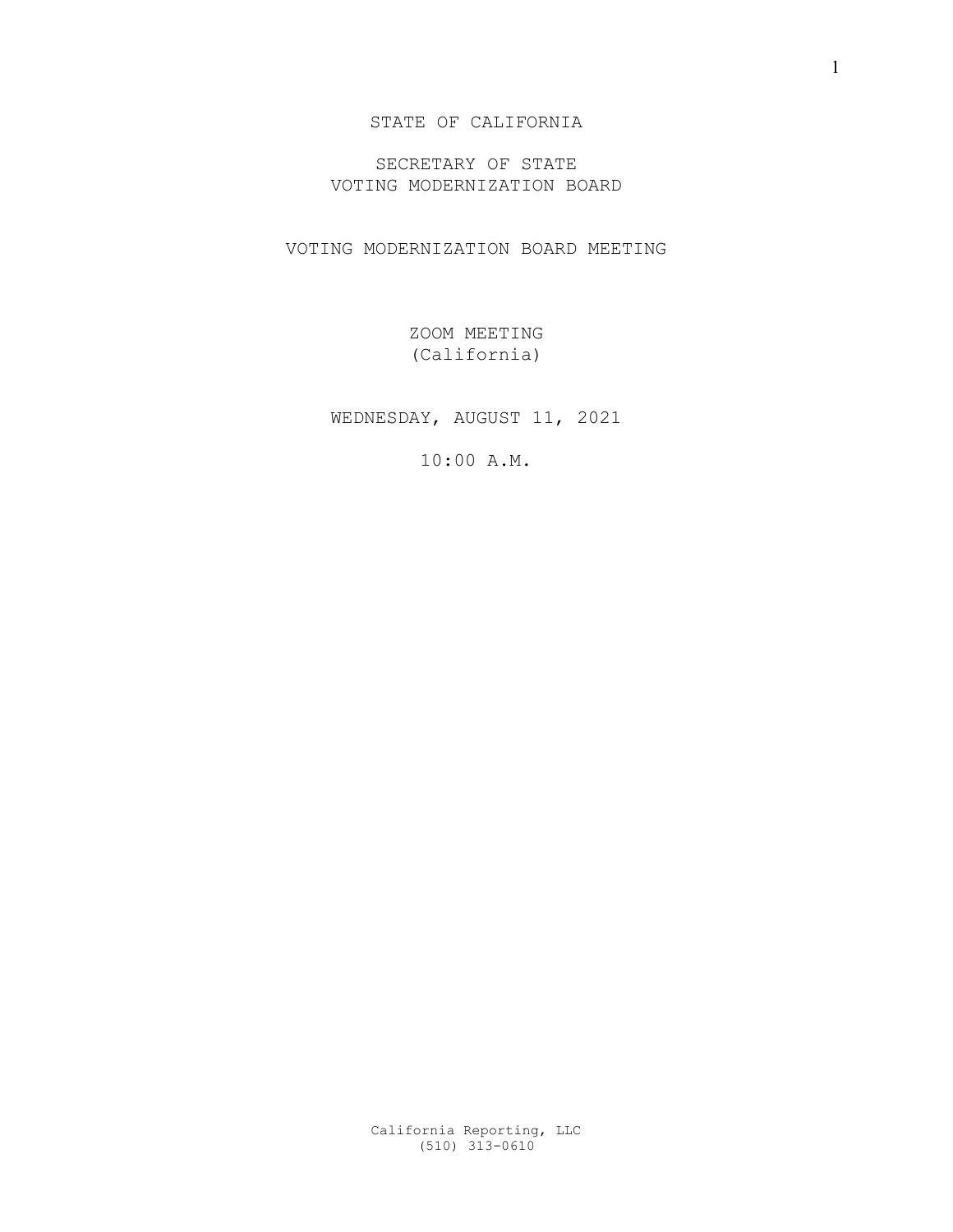## APPEARANCES

## VMB BOARD MEMBERS:

Stephen Kaufman, Chair June Awano Lagmay Gabriel Sandoval

## CALIFORNIA SECRETARY OF STATE STAFF:

Jordan Kaku Jana Lean Robbie Anderson NaKesha Robinson

PUBLIC COMMENT:

Brent Turner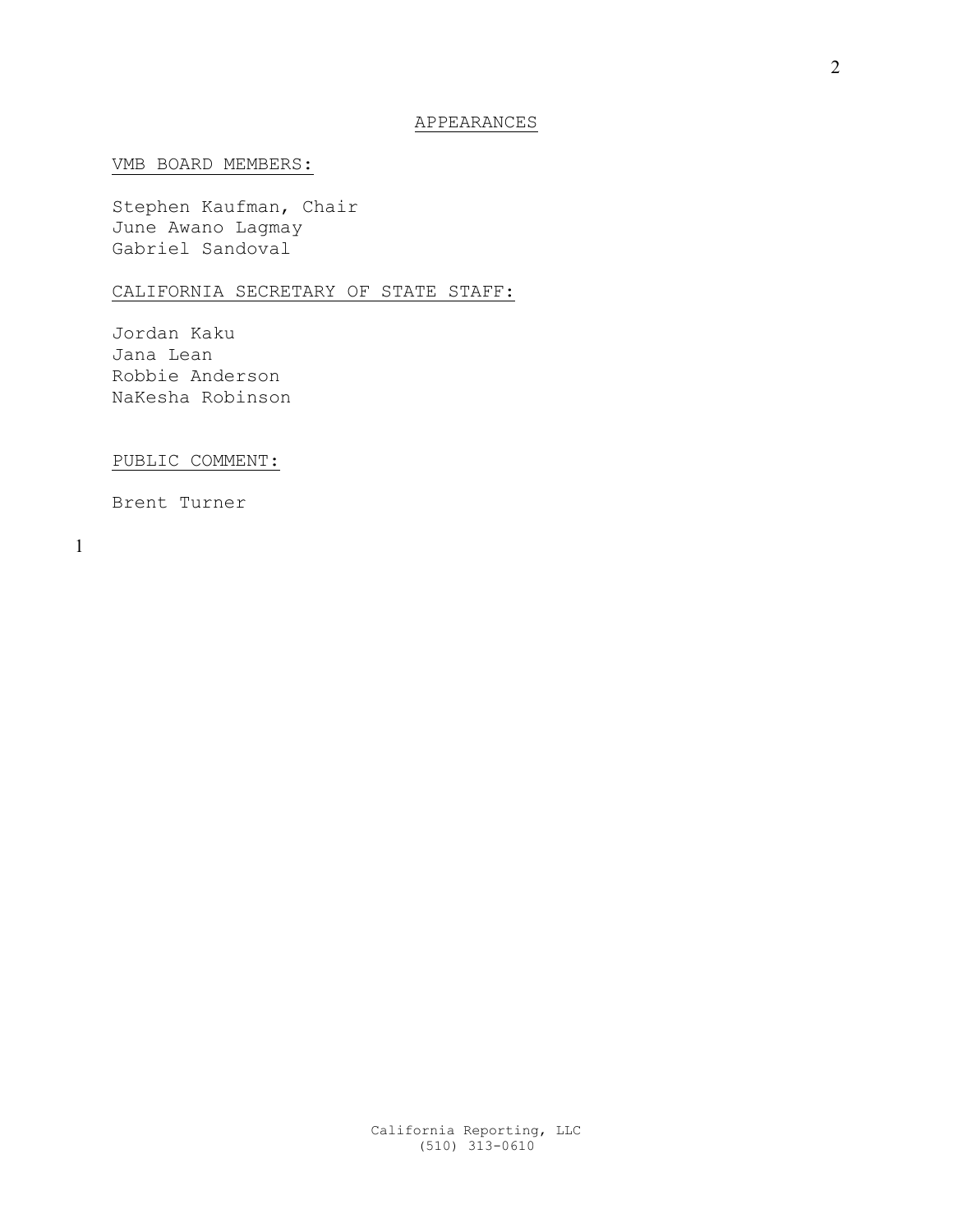| $\mathbf{1}$   | P R O C E E D I N G S                                           |
|----------------|-----------------------------------------------------------------|
| $\overline{2}$ | $10:01$ AM                                                      |
| $\mathfrak{Z}$ | CHAIR KAUFMAN: Okay. It's 10:01 AM and let's call the           |
| 4              | meeting of the Voting Modernization Board to order. Jordan, you |
| 5              | want to take the roll for the record?                           |
| 6              | MS. KAKU: Oh sure. So, Stephen Kaufman.                         |
| $\tau$         | CHAIR KAUFMAN: Here.                                            |
| 8              | MS. KAKU: June Awano Lagmay?                                    |
| 9              | MS. LAGMAY: Here.                                               |
| 10             | MS. KAKU: And Gabriel Sandoval.                                 |
| 11             | MR. SANDOVAL: Present.                                          |
| 12             | CHAIR KAUFMAN: Good morning, everybody. Good to see             |
| 13             | everybody.                                                      |
| 14             | ALL: Good morning.                                              |
| 15             | CHAIR KAUFMAN: It's been a year since we formally met           |
| 16             | and a lot has passed. We've had a major election that was       |
| 17             | completed in November of last year and continued thereafter for |
| 18             | a few weeks. But I know our state came through it with flying   |
| 19             | colors. Probably a lot of stuff that happened in the background |
| 20             | that wasn't so easy, but compared to the rest of the country,   |
| 21             | you all made it look easy.                                      |
| 22             | So, kudos to our staff and the Secretary of State's             |
| 23             | Office, and to county registrars up and down the state who      |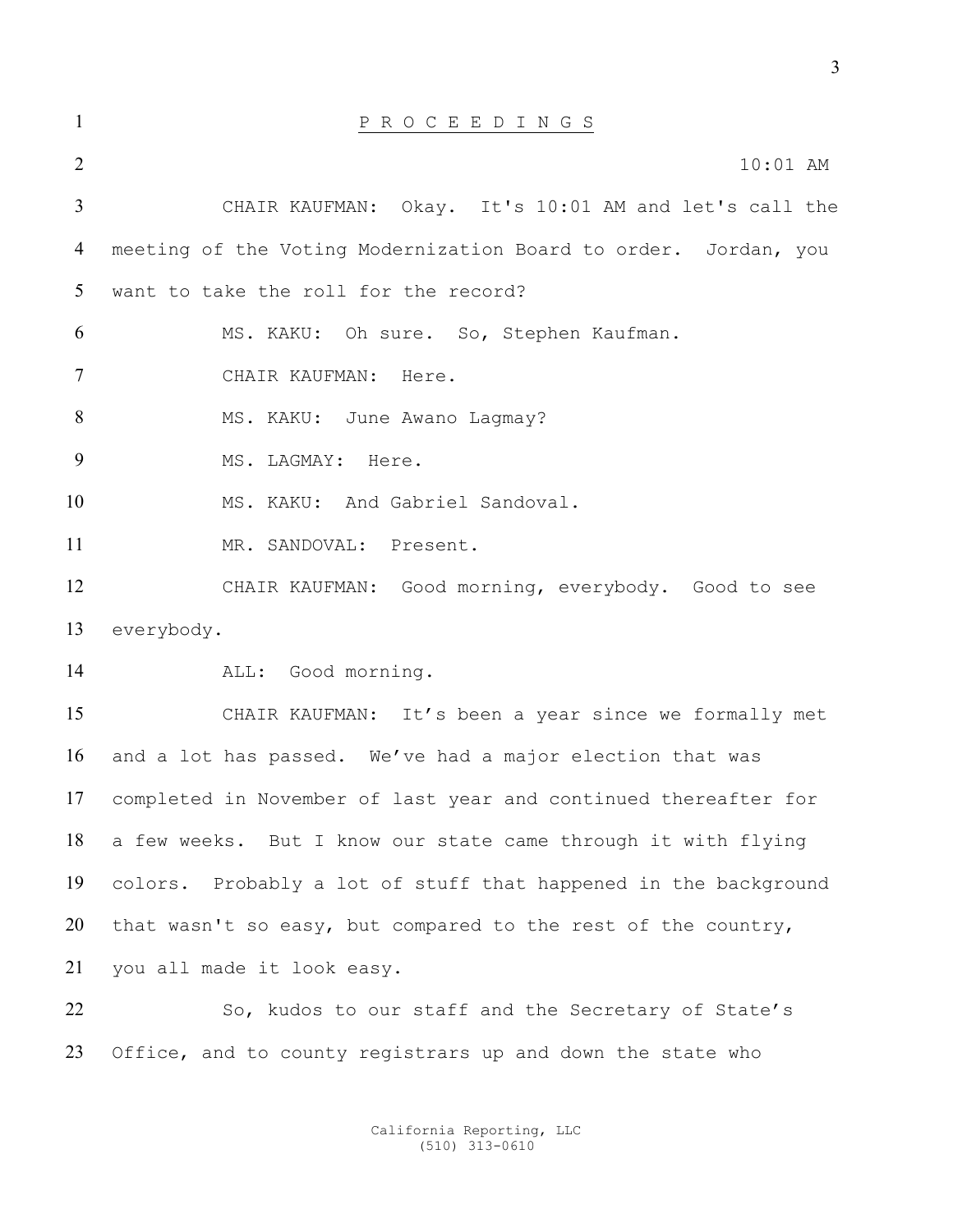managed a very difficult election and managed to come through. I see we will get to it a little later in our agenda. But it sounds like all voting systems in California are now kind of conforming with the Secretary of State's requirements.

So, I think we're good on that. And lo and behold, we're here a year later and we're going through yet another challenging election. And I want to thank the staff in the Secretary of State's Office for managing to get this meeting in order and steering things in the right direction, despite having to deal with yet another statewide election coming up here a month now -- well, a month away.

So, thank you all for your hard work and everything you're doing. And we will look forward to your reports. Today, I don't think we're going to have a very lengthy meeting today, but we have a couple of important things to talk about.

Let's see … did we receive any request for public comment prior to this meeting?

18 MS. KAKU: No.

CHAIR KAUFMAN: Okay.

MR. TURNER: I do have a public comment, Stephen. CHAIR KAUFMAN: I see a hand up from Brent Turner. So, just before I call on you, Jordan, do we need to just for propriety's sake, do we need to get anything formal from Mr.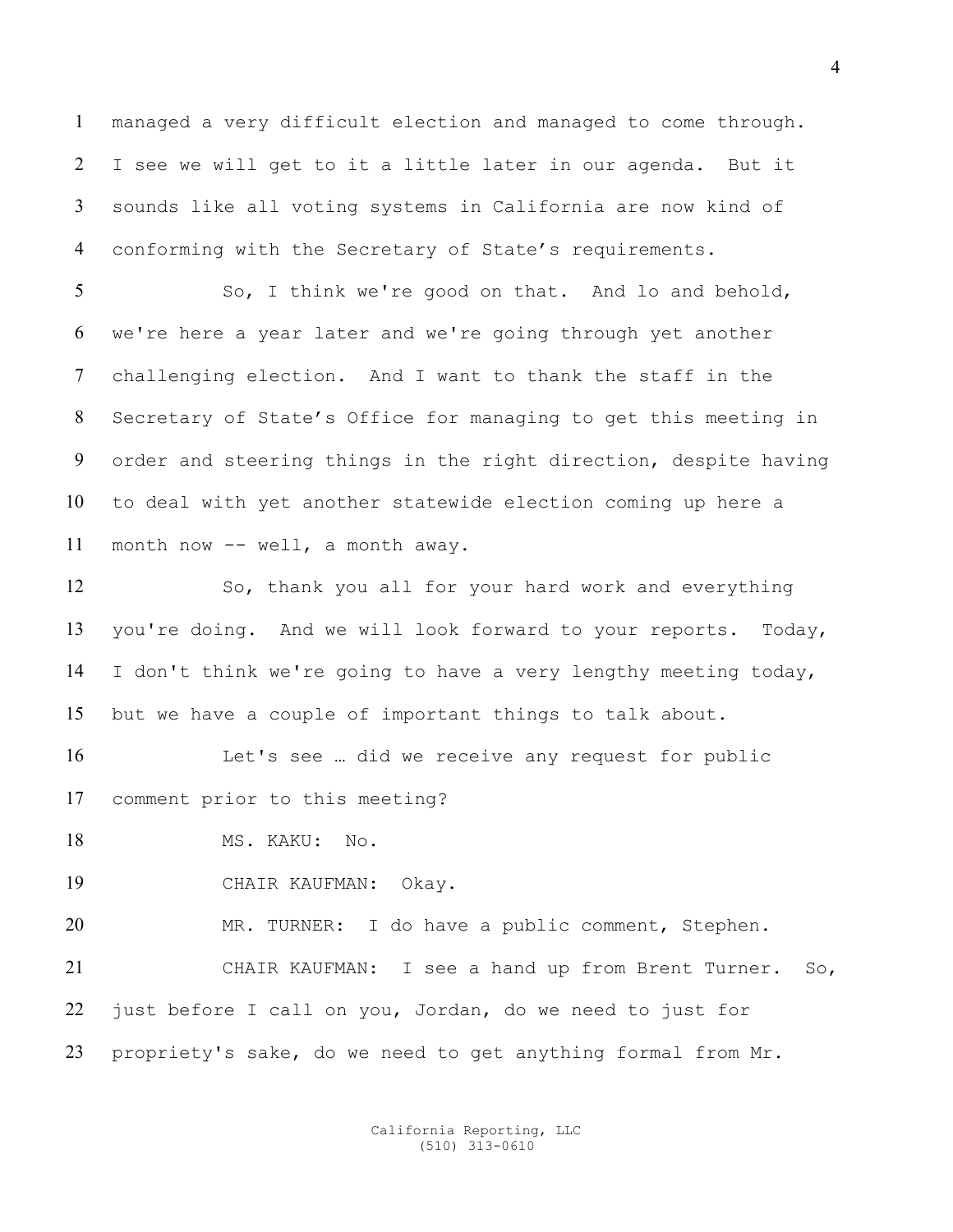Turner other than his name and identification in making a comment?

MS. KAKU: I don't think so, but I'll take the-CHAIR KAUFMAN: Okay. Mr. Turner, do you want to identify yourself, and any affiliations prior to speaking? MR. TURNER: Yes, thank you. Stephen, can you hear me? CHAIR KAUFMAN: We can. MR. TURNER: Great. Thank you. Thanks to the staff for putting all this together and for all the great efforts. My name is Brent Turner. I'm formerly the Director of Communications for Open Voting Consortium, which is a group founded right around 2000 for the purpose of developing and providing education regarding open-source election systems. CHAIR KAUFMAN: Okay. Thank you. Please proceed. You've got two minutes for-MR. TURNER: Thank you very much. I just wanted to direct the Secretary's Office toward the Little Hoover Commission Report that was issued a few months back, basically giving direction to Governor Newsom toward open-source election systems. We took pride in the report because it conforms with what we've been advocating for the past couple of decades to say, if you're going to use software in an election, it

> California Reporting, LLC (510) 313-0610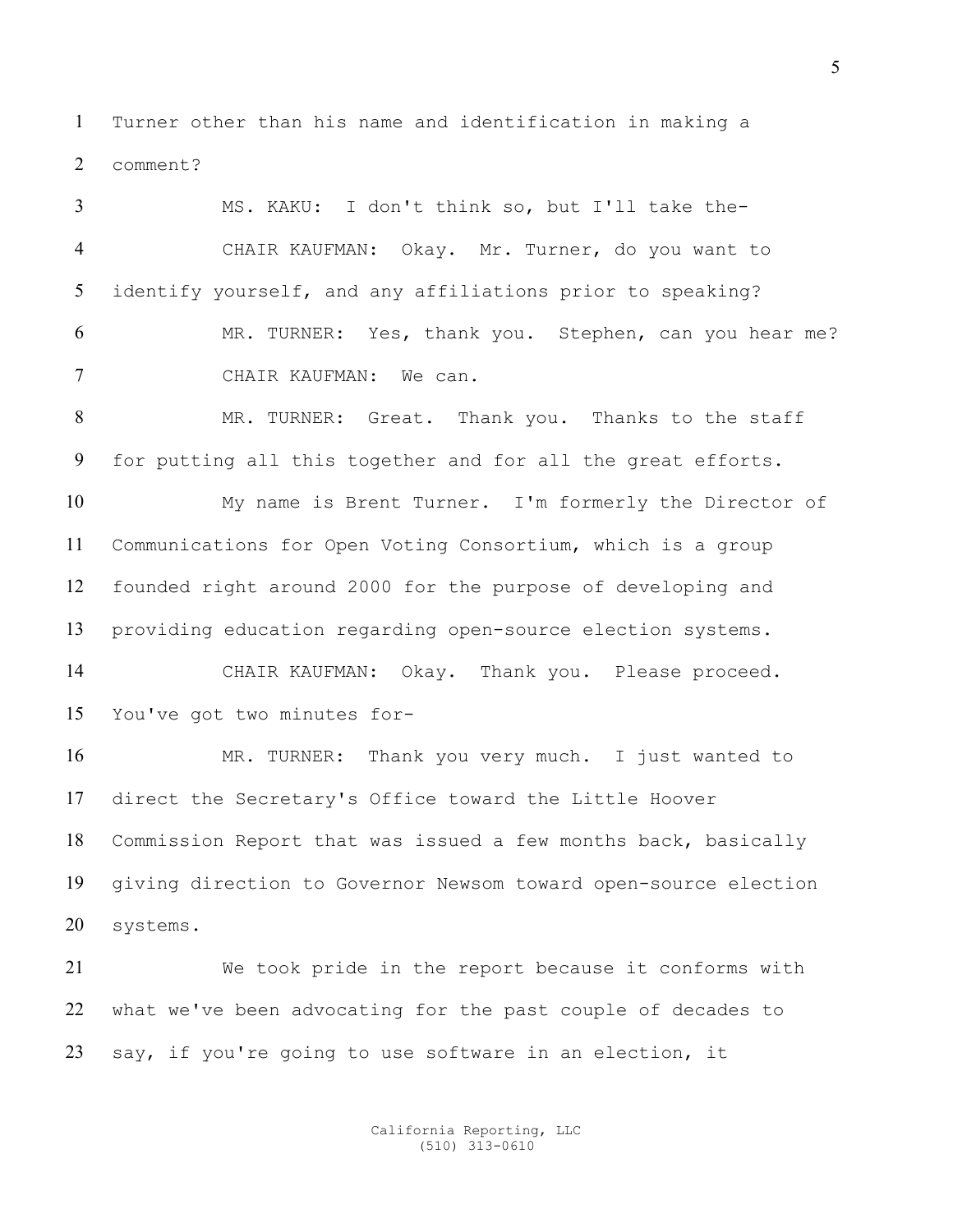shouldn't be corporate-owned software. It should be general public license, open-source software.

So, I just wanted to give attention to that report. And again, we're hopeful that California takes the lead for the rest of the country toward these better election systems. We basically, want to make a good system even better and be able to show the losing candidates and party that they lost with great ease and clarity.

And so, the concern with the proprietary software is obvious, and we're looking forward to the new Secretary of State following up on some of Debra Bowen's initial work. And hopefully, we move into the light on this issue. So, thank you. Thanks to all for any efforts.

CHAIR KAUFMAN: Thank you, Mr. Turner.

Okay. Do we have any other public comment before getting to the remaining items on our agenda?

Alright, seeing none and hearing none, let's proceed to item four on our agenda, which is an adoption of the July 29th, 2020 action items and meeting minutes. And I will turn to my fellow commissioners and ask if we have a motion to approve those items.

> California Reporting, LLC (510) 313-0610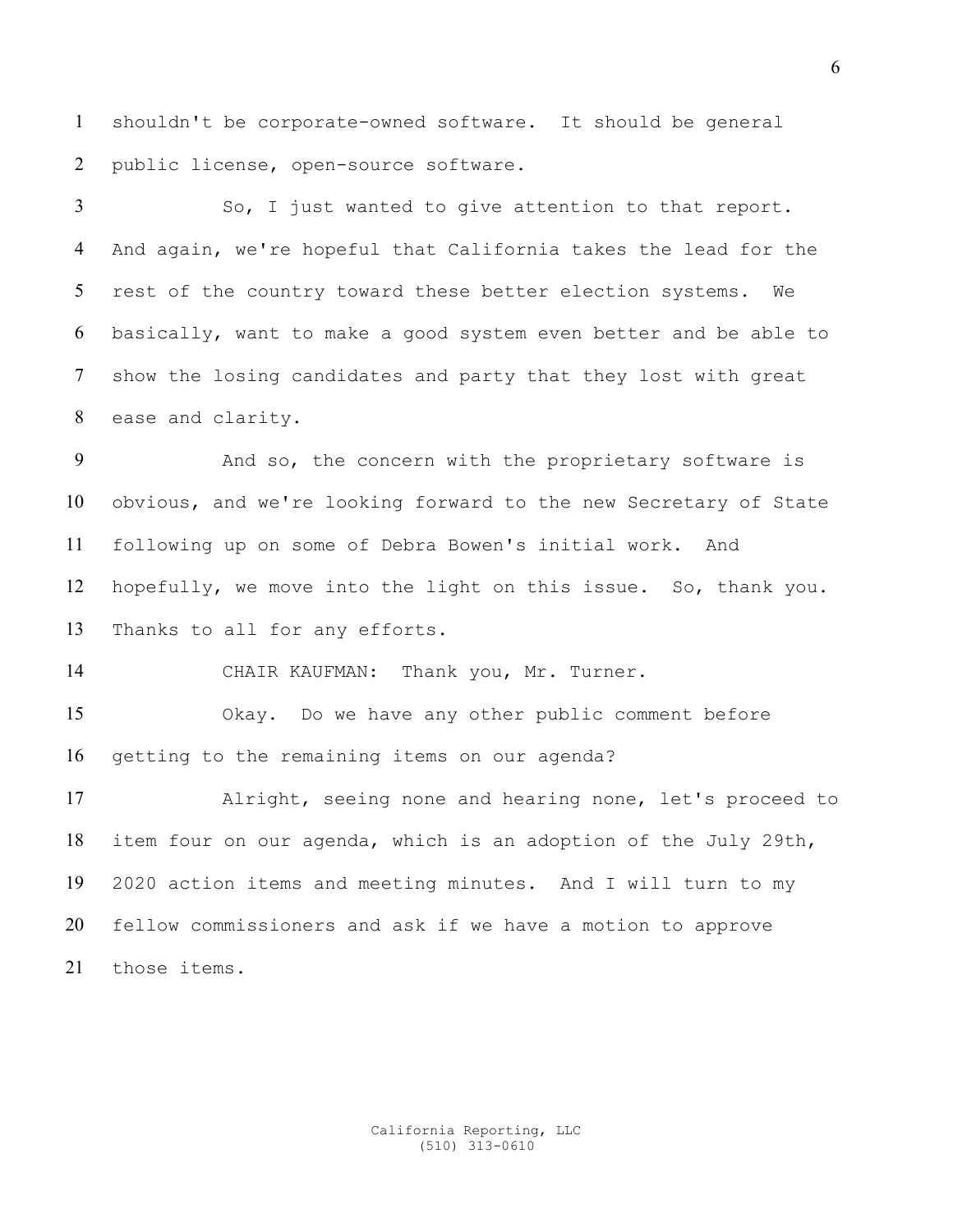And I do want to note that the minutes already have some edits to them that were done by staff. So, anyway, proceed, please. Did I hear Gabriel?- MR. SANDOVAL: … minutes as edited by staff. MS. LAGMAY: I second that motion. CHAIR KAUFMAN: Thank you, Gabriel and June. Just because we're doing this by Zoom and for clarity, Jordan, why don't you just call the vote on this? MS. KAKU: Sure. Stephen Kaufman? 11 CHAIR KAUFMAN: Aye. 12 MS. KAKU: June Awano Lagmay? 13 MS. LAGMAY: Aye. 14 MS. KAKU: And Gabriel Sandoval. 15 MR. SANDOVAL: Aye. CHAIR KAUFMAN: Okay. The minutes and action items have been approved. Next, we have on our agenda, item five, which is a standing item. It's a report from staff on Secretary of State notice of withdrawal of certification and conditional approval of voting systems.

> California Reporting, LLC (510) 313-0610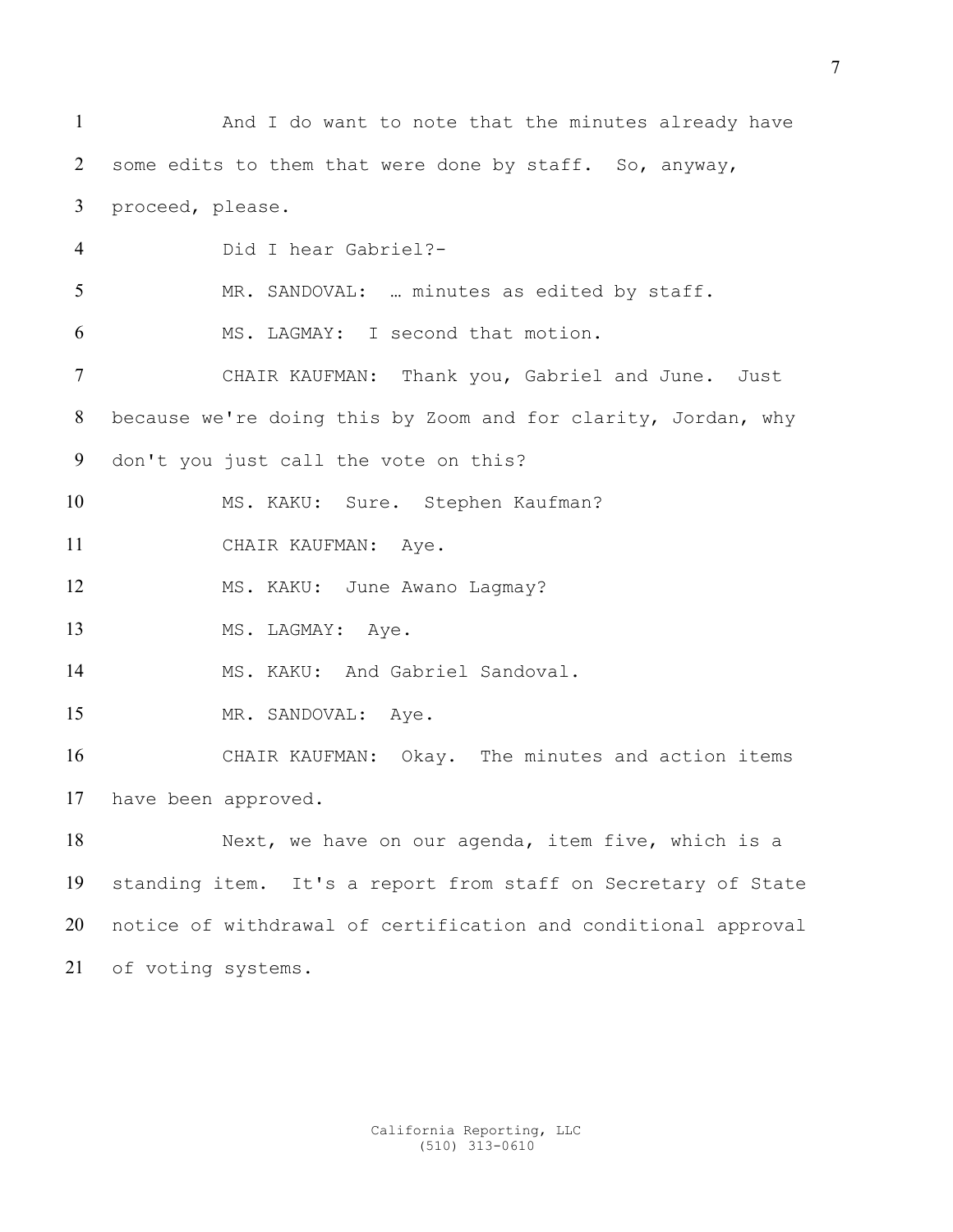I made reference to this earlier. I think this may be our final report in the standing report category. So, I will turn to … who's delivering this report?

CHAIR KAUFMAN: NaKesha Robinson. Please proceed. MS. ROBINSON: Thank you. Good morning members of the board, public and staff. As you see displayed here on the

MS. KAKU: That would be NaKesha.

screen, on February 27th of 2019, the then California Secretary of State issued notice to California counties that the secretary will withdraw certification and conditional approval of all California voting systems in whole or in part, not tested and certified to the California Voting System standards effective August 27th, 2019.

The operative date ending that grace period and official withdrawal of the certification for the legacy systems was February 28th, 2020.

17 I am happy to report that as of January 1st, 2021, all counties within California have purchased or leased and implemented a CVSS certified voting system. And that concludes my report.

CHAIR KAUFMAN: Okay. Thank you. NaKesha. So, all counties are now on board and up to date. And I think I can take the liberty of saying now that we've reached that goal. We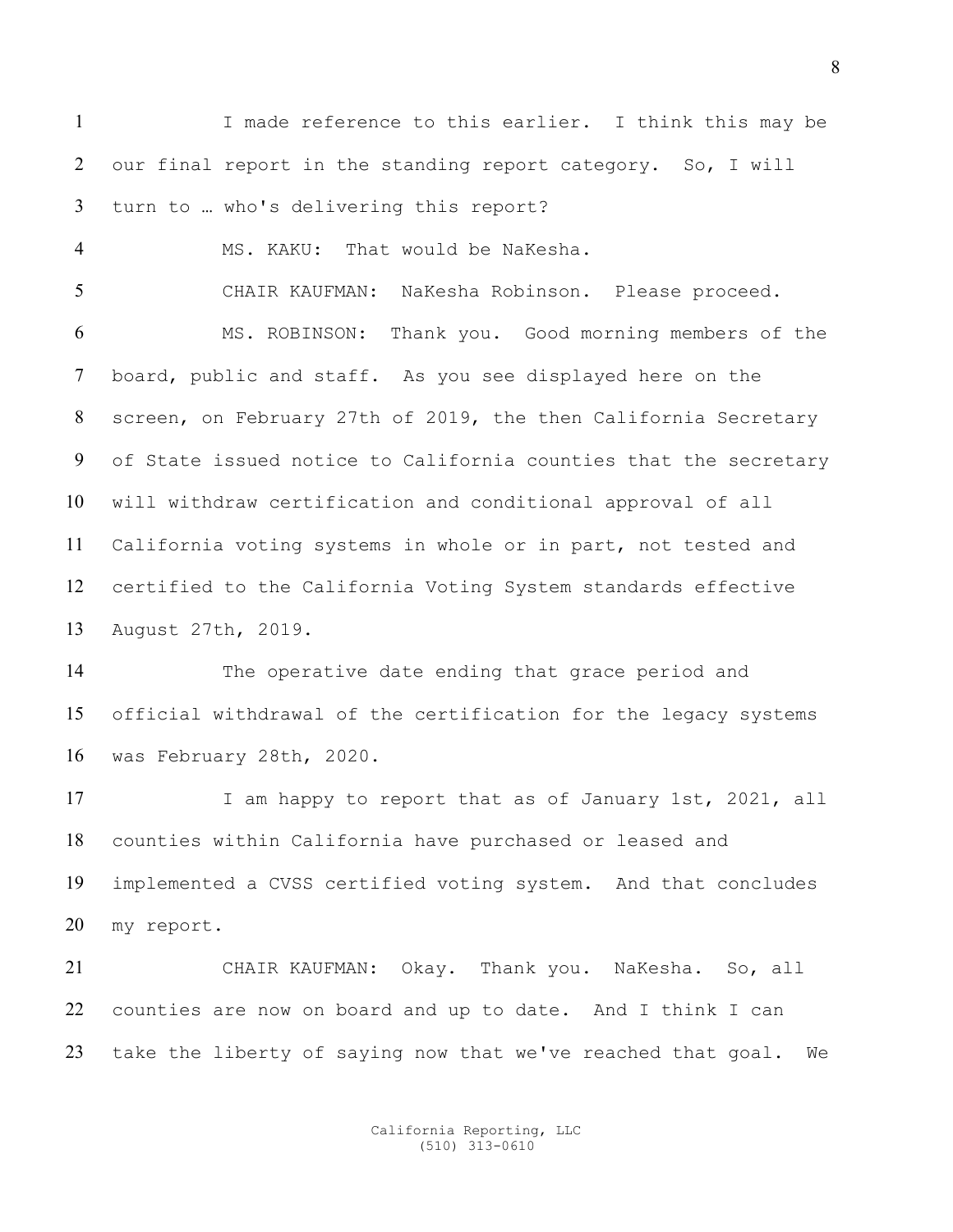can pretty much hand these ongoing reports to the VMB about what the status is.

So, thank you NaKesha and thank you to all the counties who have gotten to this point and certified their systems in accordance with the Secretary of State's requirements.

Are there any further comments from fellow commissioners on this item?

8 COMMISSIONERS: No ... thank you.

CHAIR KAUFMAN: Okay. Alright. So, then let's proceed with kind of the main order of business for today, which is item six, final round of funding.

This is an item that I had requested that staff place on our agenda today. As much as I enjoy being the Chair of the Voting Modernization Board, it has been a long time, a longer than necessary time that I've served in this capacity.

16 And those of my fellow commissioners were all around a lot longer than we ever thought we would be. And staff has presented us with a report and I've asked staff to give us some recommendations for how we might move to the point where we become as a board, obsolete, and go out to pasture, and also, that we kind of use up all the money that was allocated for counties to be able to upgrade their voting equipment, which is almost 20 years running now.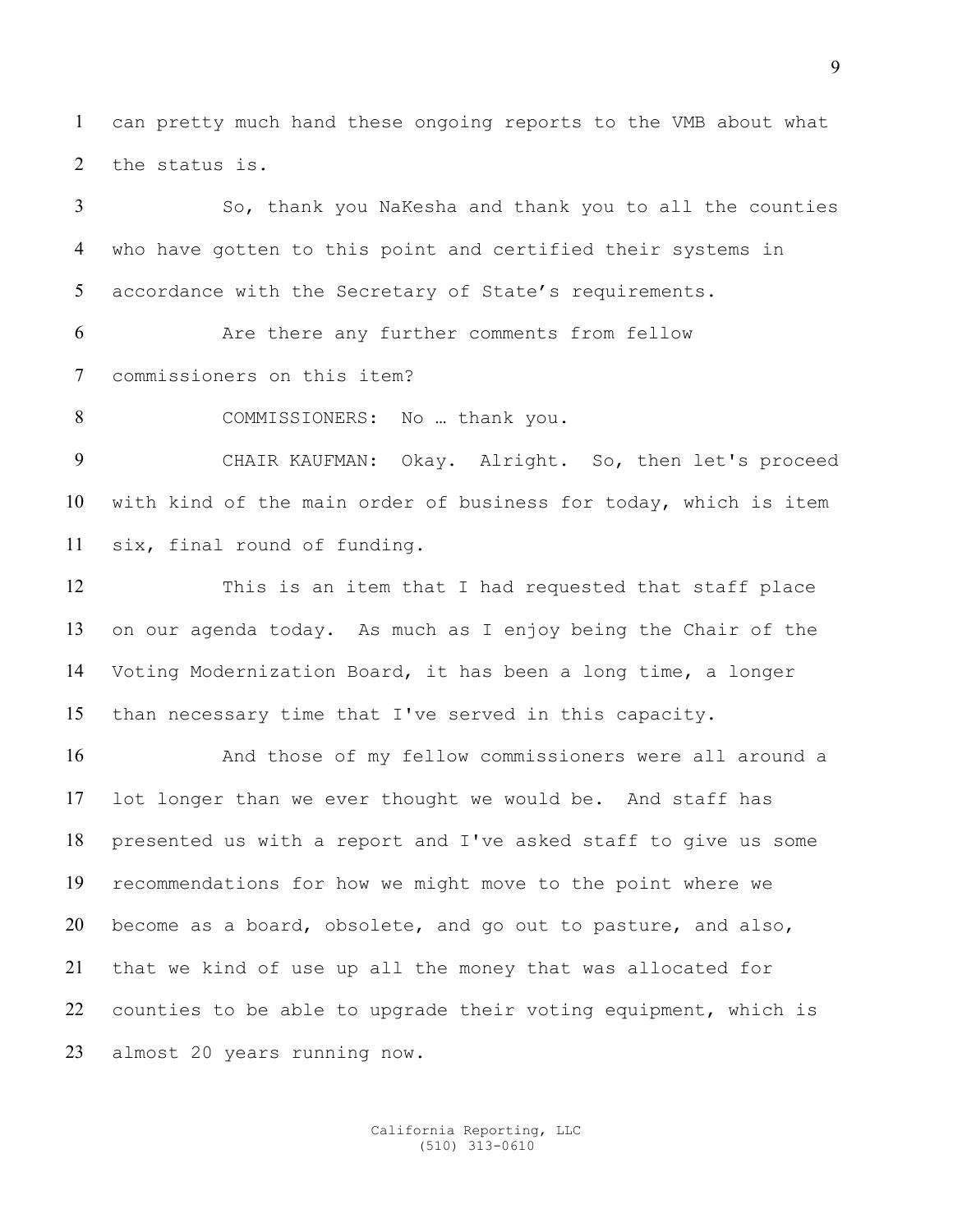So, we have a report from staff on the funds that remain, kind of what the different categories of remaining funding are. And some thoughts about how we might move that into the future and get that money allocated, or at least allocated or not allocated. And then get to the point where we're disbanding this board, this commission. So, with that, NaKesha, is this you? I'm not sure who's delivering this.

8 MS. KAKU: No, that would be me.

CHAIR KAUFMAN: That would be you? Okay. This is Jordan. So, Jordan, do you want to kind of give us the lay of the land and tell us where we're at on that?

MS. KAKU: Sure. Yes. So, prior to today, this meeting, I did make a phone call to all counties with remaining funds. There were a couple that I just had to reach out via email. They're all trying to get this election together, but everyone has been made aware that you guys are voting on this today. And everyone is interested in using their funds.

So, I'll just go through this for everyone who has not read the report, it is on our website. But basically, the purpose of this staff report was to look at the remaining funding allocations that are under the Act still, and our SOS (Secretary of State) plan to move forward with the final round of the funding.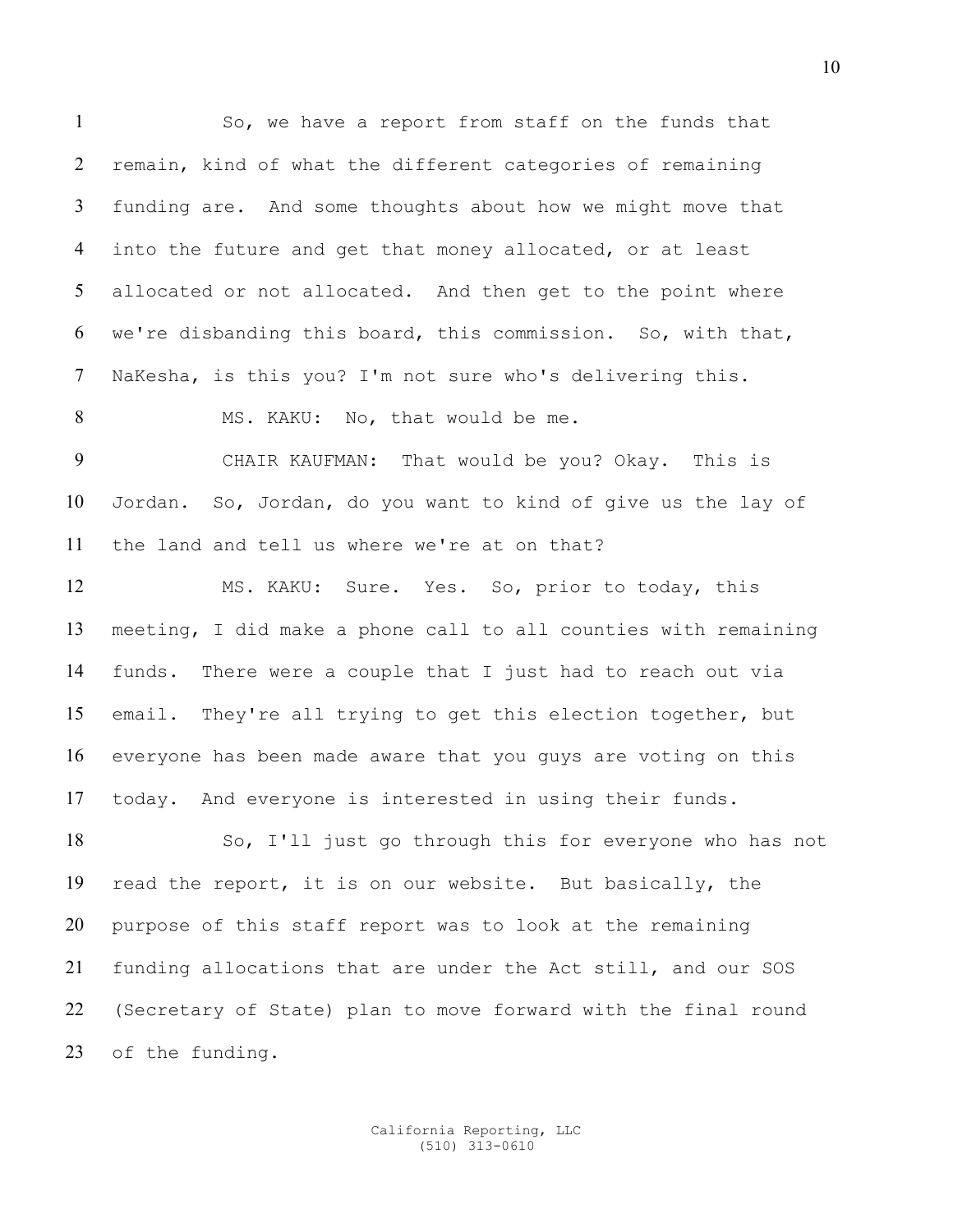So, as you said earlier, originally, the VMB was established to oversee the modernization of voting systems for each California county. And we were given \$195 million. To date, counties have a combined remaining allocation of \$14, 260,000, and that's over 21 counties.

So, of those counties with remaining funds, six have come before the board and have been reimbursed for the replacement of an entire voting system. Under the Act, counties may be reimbursed for replacing each part of their voting system once. In the staff report from November 15th of 2019, counties that have replaced an entire system may also be reimbursed for expansion of their voting system solution by adding components to further modernize their system.

For those counties that have not been reimbursed for an entire system, we did list out the parts of a voting system that are reimbursable so long as they haven't been previously reimbursed by the board. This includes a client workstation server, a standalone workstation precinct scanner for tabulation, central scanners, and election management systems software, tabulation software, ballot marking devices, adjudication software, ballot on demand workstation, and printer, and other external supporting peripherals that go with that equipment.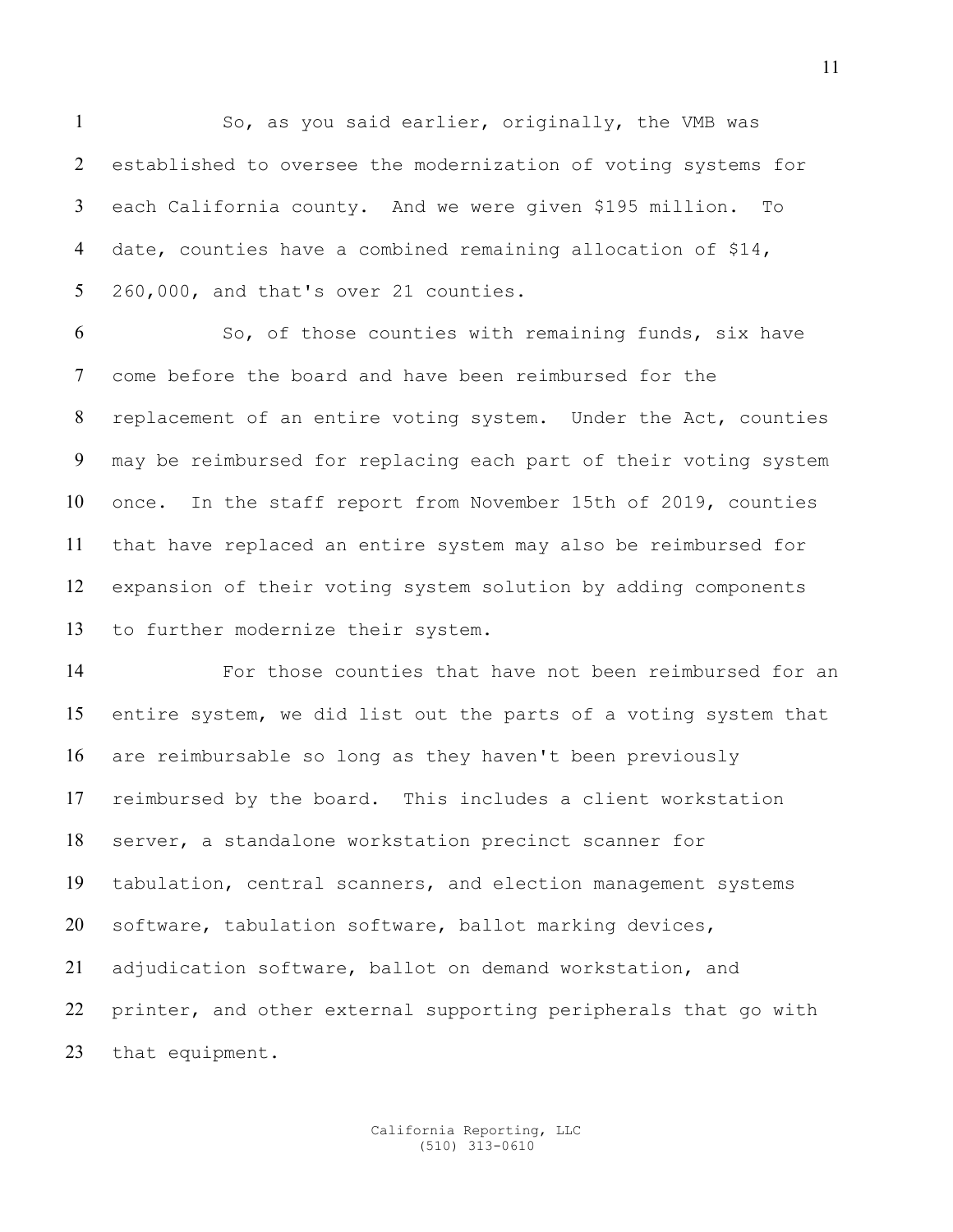The components that could also be considered in expansion as mentioned in the November 2019 staff report would be remote accessible vote by mail systems, ballot on demand, electronic poll books, vote by mail processing equipment, and signature verification hardware and software.

So, if the board were to determine to set a deadline by which counties with remaining funds must use them or they would be reverted back to the fund for redistribution to other counties. VMB staff would recommend setting the deadline for project plan submission by December 20th of this year. So, we're asking counties to have a plan for when they will come forward to request their funds by December 20th.

So, VMB staff would send out a final notice to counties with their remaining funds to claim them on or before that deadline. And any funds remaining to be claimed could be reallocated to the counties that come forward to the board with a request for these funds to purchase additional voting equipment and/or related components for expansion of their existing equipment.

The new reallocation formula of these funds could be based on the total number of registered voters and the final amount of the remaining funds. So, the board could also set a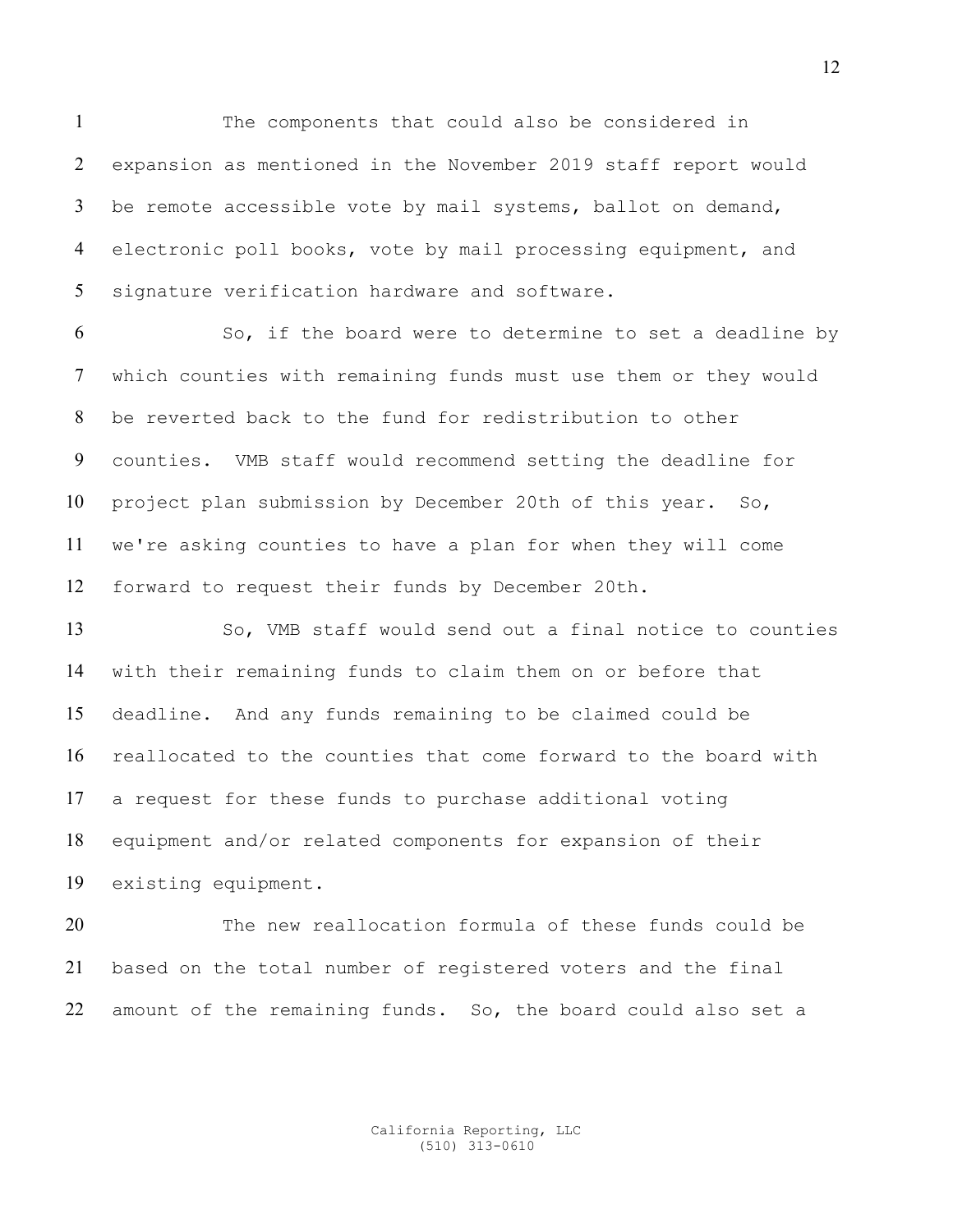timeline on requests for the reallocated funds to be done by, we're suggesting July 29th of 2022.

So, basically, we would be willing to work with counties to come up with the plan for when they are able to come forward before the board to claim their funds, or basically, put them in a pot and allow counties to come forward and request funds for the money that the counties with that remaining allocation wouldn't be claiming.

CHAIR KAUFMAN: Thank you, Jordan. So, this report provides kinda, I guess, a roadmap of possible items that counties who haven't used up all their funding yet could find some opportunities to use their funding. It's kind of there in black and white.

I'm presuming whatever notice that we would send out to counties between now and December 20th would essentially contain a summary of these items for counties and provide them with a queue in terms of how to make a claim before the window closes in December. Right, Jordan?

MS. KAKU: Yes.

CHAIR KAUFMAN: Okay. And you said you had preliminary conversations with the counties before this. So, did I hear you right? That the counties with remaining funding all intend to make claims to use that funding?

> California Reporting, LLC (510) 313-0610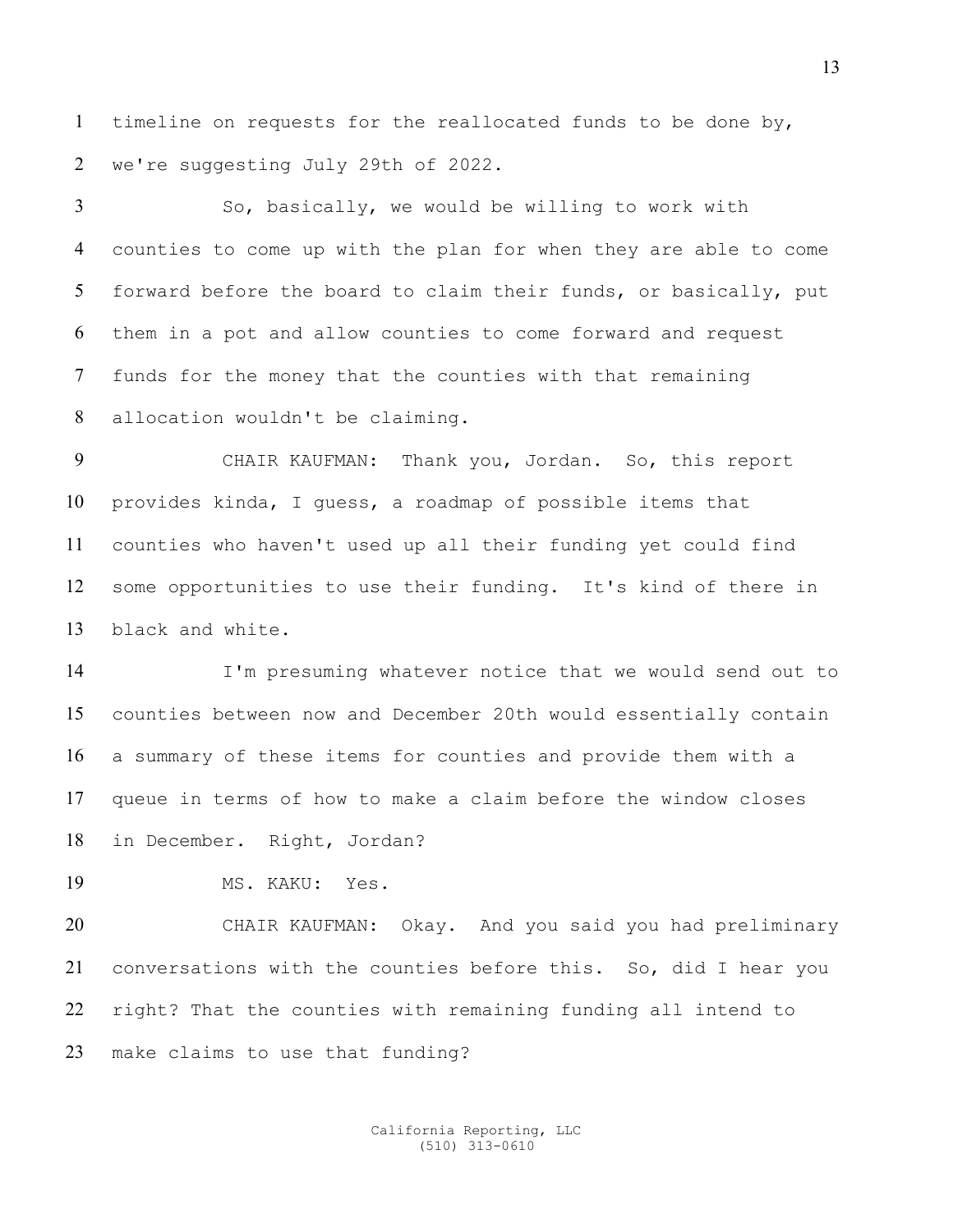MS. KAKU: Overall, there was general interest in coming forward for remaining funds. And a lot of them had already had plans to come forward. There were a few who, we'll just probably need to speak with them a little bit more in detail about what they can come forward for. But there's a lot of interest.

CHAIR KAUFMAN: Okay. And we're trying to be sensitive to the fact that we don't want to, I don't know, sounds silly -- rush people into having to get this resolved. So, given that it's been 20 years, I don't think anything's rush.

But we have an election in September, there doesn't seem to be any perfect time for trying to put deadlines on things because there always is some election and something going on that's going to make it not as convenient as it could be. But it seems to me, December three months after the September election, particularly since we've already given people a heads up, seems like a reasonable amount of time to impose a deadline.

Jordan or Turner, do you want to just address that issue or comment on that?

20 MS. KAKU: Volume up, please.

MS. LEAN: Hi, this Jana. Yes, absolutely. Sorry, it took me a minute to get unmuted. After over a year and a half and I'm still figuring out how to unmute myself.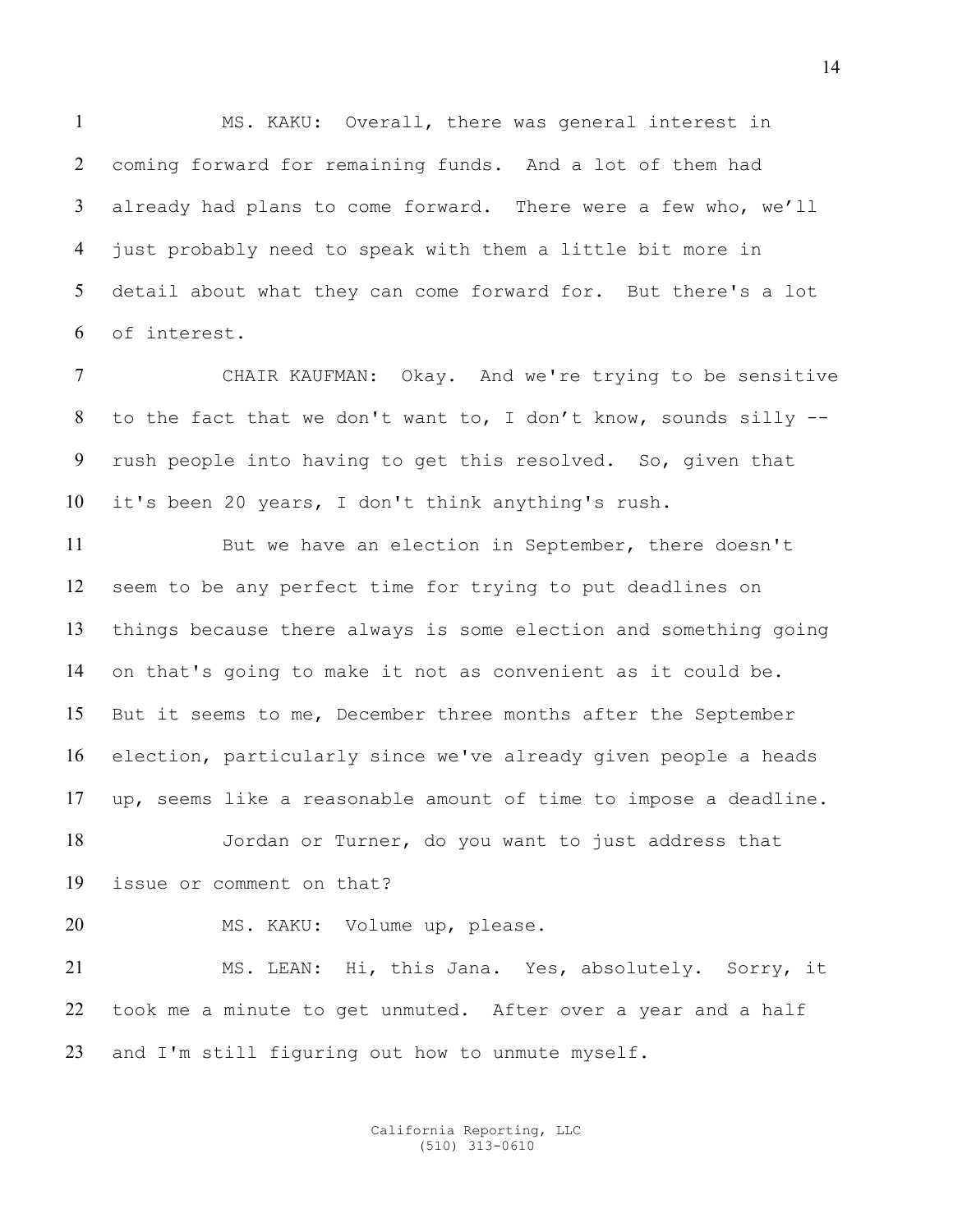So, we are 34 days away from the September 14th recall election and we are all in an incredible mode right now. I'm not going to lie, but I do see a need to set a deadline. Without a deadline, folks don't get things done.

So, I think if we work with them and we say, "Okay, here it is, and if you want to do it come forward, otherwise your money's going to be reverted and go back in the pot," I think that'll definitely motivate people to get some things done.

10 I think we made a suggestion until the end of the year to let them get through the election, let them get through canvass, and before any redistricting starts, I think that's what we needed to do, is to … if we're going to do this and it's actually going to use up the entire funds or just if folks are not interested once we have done that reach out -- but if they don't come forward, they don't come forward. And we either reallocate or we just won't sell the bonds. I mean that's an option also.

So, I do think it's a good idea to set something and I know you're right, there's no year that's going to be great to do. This year is absolutely crazy. But next year's going to be even more when we have redistricting going on and then we have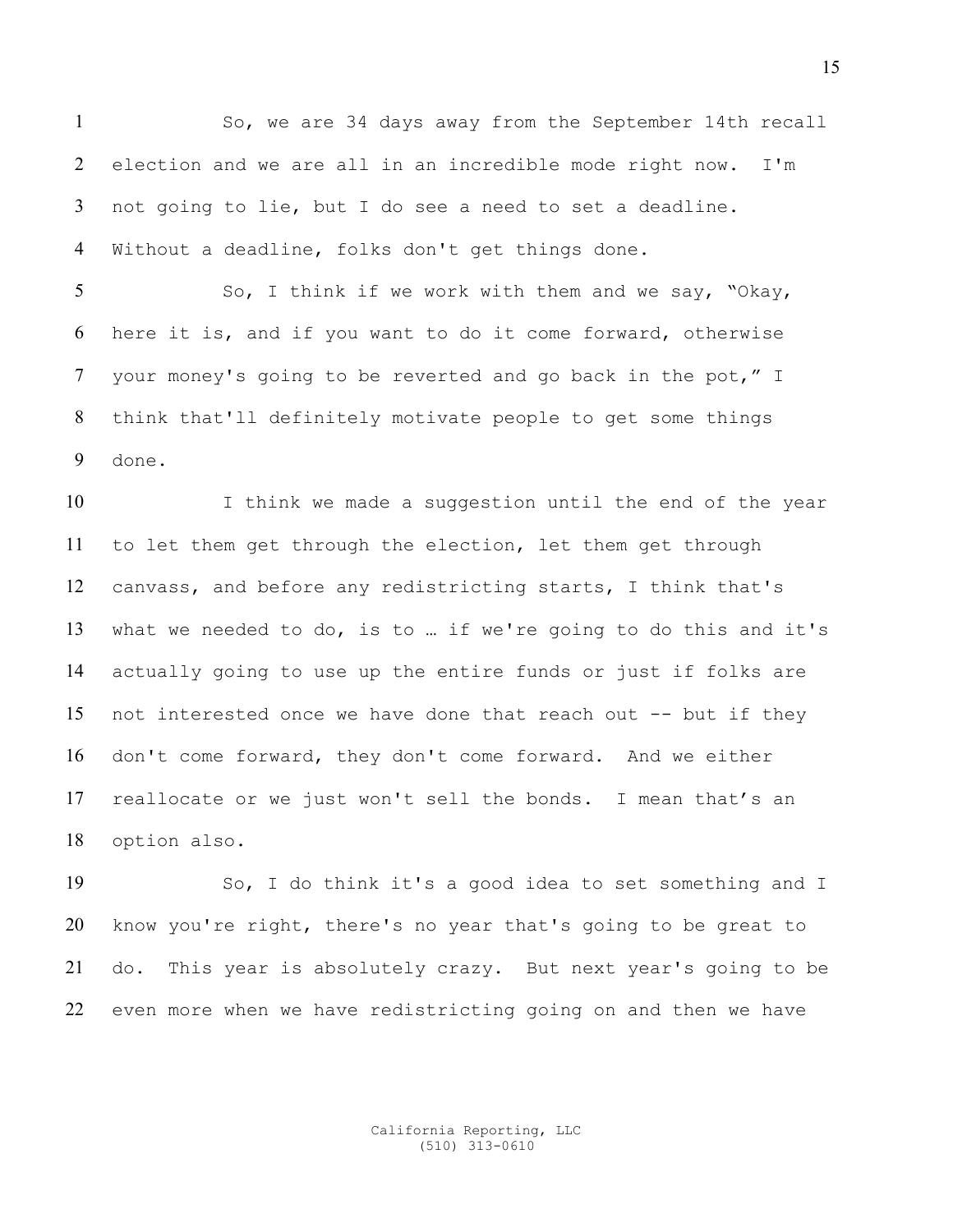the June, and then the November election. So, they just all roll together and it's just going to be crazy.

So, let's try to get this done. And if not, then I'm sure there's other counties that could definitely use the allocations and move forward.

CHAIR KAUFMAN: And I would think that if there is going to be money left over or either for the people who have money on the table, or for others who might have projects in the pipeline, I mean, with another statewide election next year, I mean, it seems like this is the time folks are going to want to implement additional programs or implement additional equipment that could be useful in the next cycle. So, I'd like to get the money doled out if we are going to dole it out.

MR. SANDOVAL: Have you thought of a process that can be used?

CHAIR KAUFMAN: (Indiscernible)

MR. SANDOVAL: Sure. If there are certain counties that did not use the money that are currently allocated to them and the money is reverted back, as you're suggesting that could be a course of action taken, have you developed a process by which other counties that could use that money can apply for those funds that were reverted back from other counties?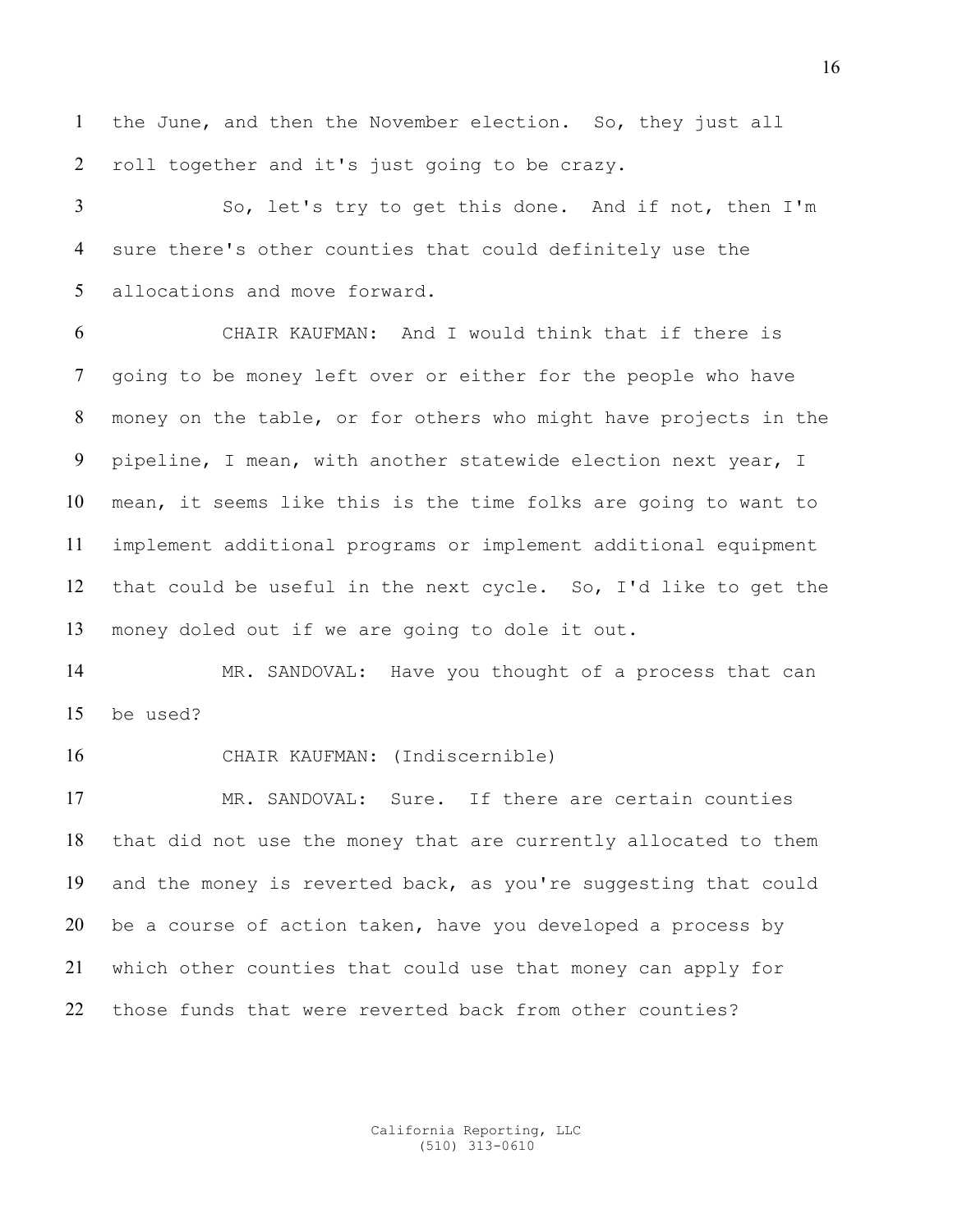CHAIR KAUFMAN: I think our decision making for today would be kind of imposing the deadline. And then when we get to December 20th, if we choose to use these deadlines, that when we get to December 20th, 2021, we see how much money is left, if any. And if there is money left, we will, as a board have to decide at that time how we're going to reallocate that money. And then provide that for everyone who we decide can qualify to access that money from that point forward through July of 2022, if that's the date that we choose to abide by.

So, there'd be a reallocation and it doesn't mean … so, if somebody chooses not to pursue this first round of funding by December 20th, it doesn't necessarily mean they wouldn't have a shot at some pot of funding again on round two, if there's money left on the table.

15 MR. SANDOVAL: Okay. I am in agreement that there should be some deadline. I think that is a good recommendation, as long as it's consistent with any kind of laws or any concerns that people may have. You think that's consistent with what the law provides?

CHAIR KAUFMAN: If you're asking me, I mean, I can comment, Robbie is the lawyer. He can comment on it. But I don't think the original … it wasn't contemplated that we'd be here forever. And I think we always anticipated that there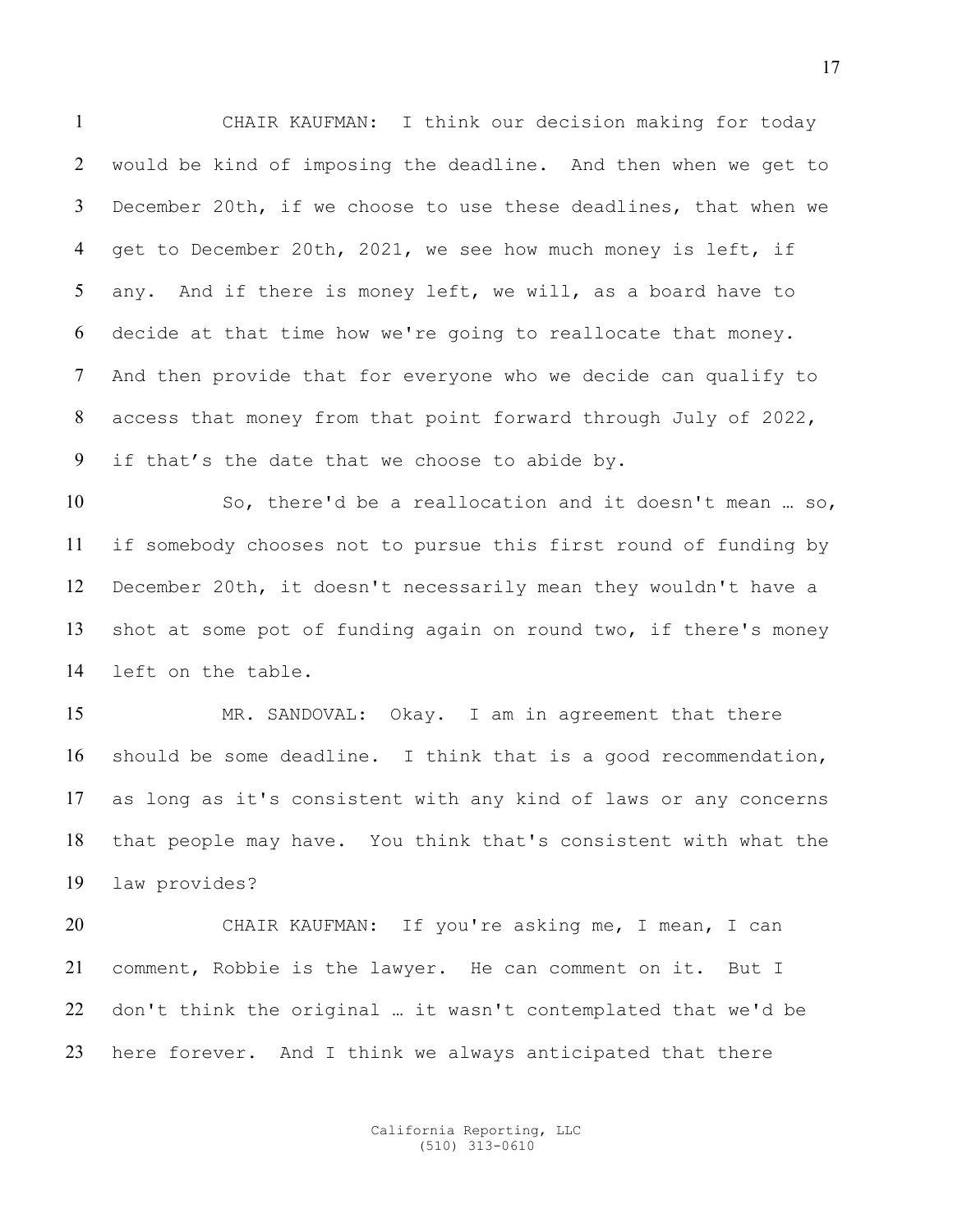would be a "round two" if there was any money left in the pot. I just think we anticipated that happening about 12 years ago, maybe 10.

So, I think it's, it's certainly been consistent with the way that we've been acting. And I think it's consistent with what was in the original bond measure, but I don't think it was that clearly laid out.

How the money was allocated, was always a function of the board, deciding how that money should be allocated among the counties. So, it wasn't specified in the original measure exactly how that would take place. But I will defer to Robbie and Jana, who may wish to comment on that.

MS. KAKU: Go ahead, Jana.

14 MR. ANDERSON: I agree with-

MS. LEAN: I agree with Robbie and I agree with you. Yeah, you have broad authority. So, the board itself under the Act has very broad authority on how the funds would be distributed.

So, originally, there was a package that was put together for counties to apply. It's the project documentation plan. I'm assuming if we do a second planning round, we would do something very similar, but of course, all of that would have to be adopted by the board in a formal adoption.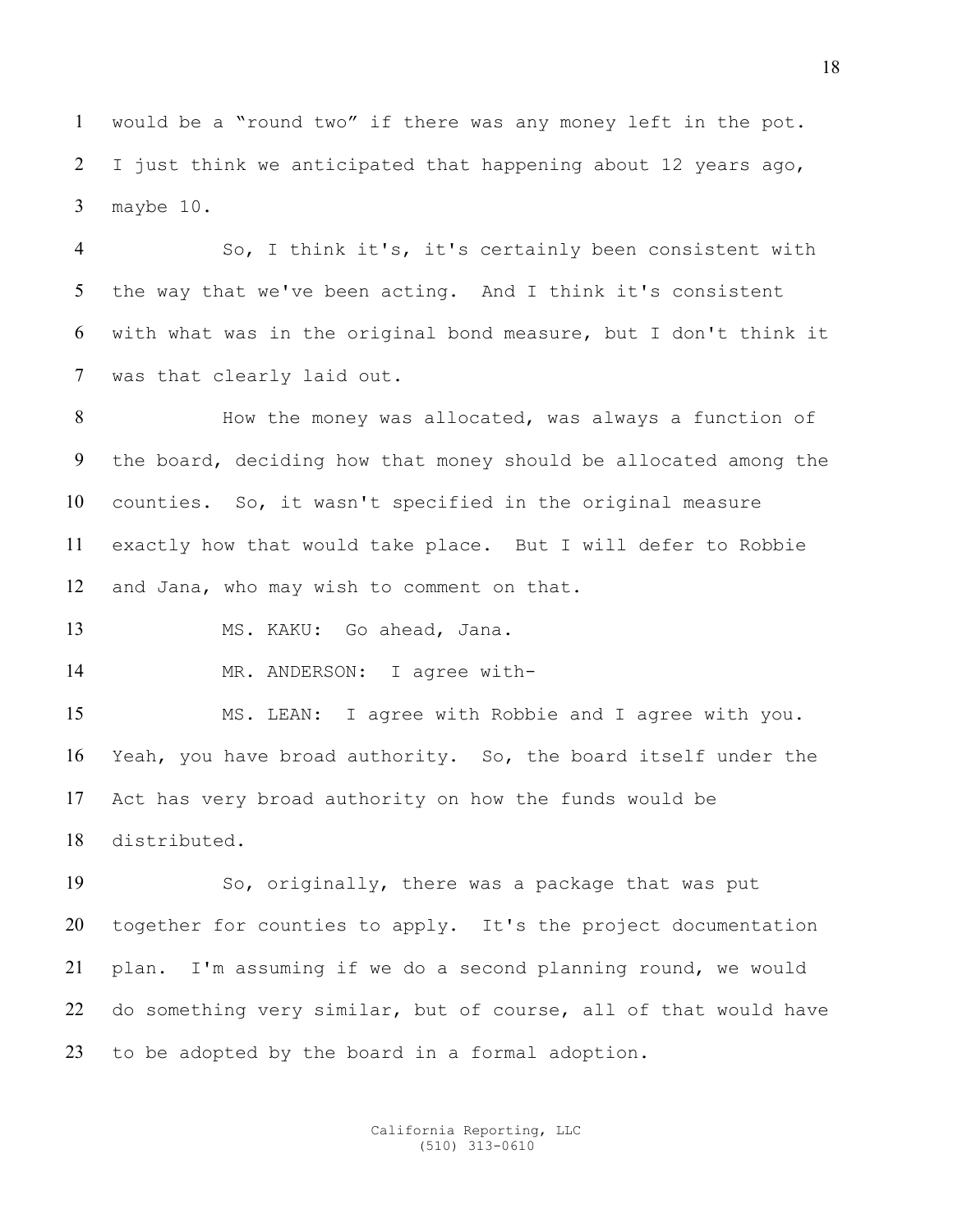So, we would make the proposals and that's how the process would potentially work. But yes, you definitely have broad authority, but go ahead, Robbie.

MR. SANDOVAL: Thank you, Jana. Thank you, Robbie. MR. ANDERSON: Oh, you guys both covered it. So, I'm in agreement with Stephen and Jana; lots of authority there, and this was never intended to go on forever. So, it's a reasonable way to kind of wrap things up if we get to that point.

MS. LAGMAY: Can I ask a question? Did I understand correctly that staff reached out to all counties who have funds remaining and they all understand that a possible December deadline was on the agenda, and did anybody like totally freak out and say, there's no way we can make it? Or what kind of feedback did you get? It was like, "Yeah, we know. And we'll try to get our money in?"

MS. KAKU: No, well, they did not get a December deadline because it hasn't been decided upon.

18 MS. LAGMAY: Understood, okay.

MS. KAKU: But yes, I did say I would give everyone a call after the election to talk about next steps and everyone seems to take it well. But it's on their brains now.

MS. LAGMAY: Okay, okay. And the second question is, can you tell me a little bit about San Diego? Because they've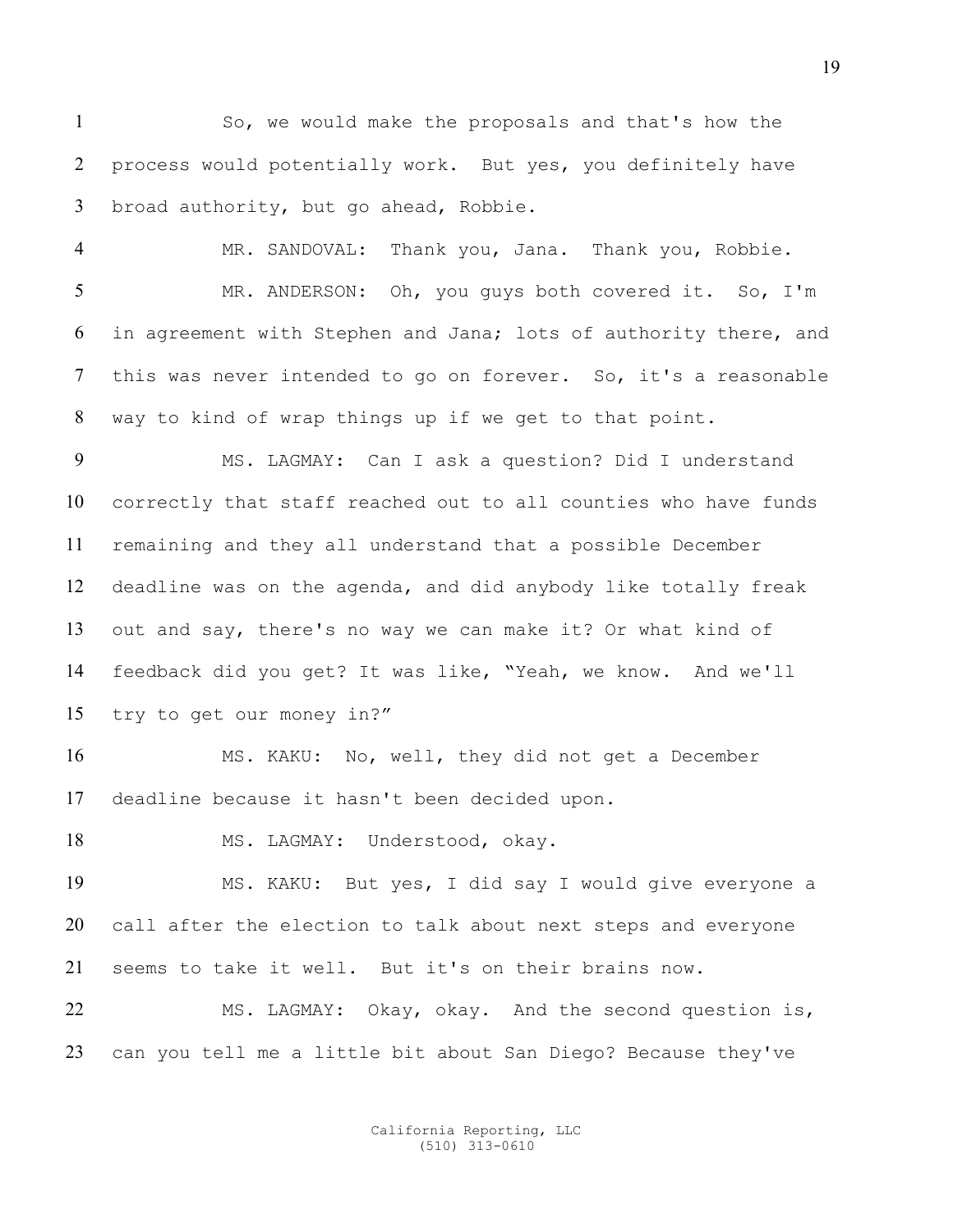got like 7.5 mill left and that's like about 60% of the remaining money. What are the feelings from San Diego?

MS. LEAN: So, I've talked to the assistant … well now, was the assistant registrar, now's the registrar, the acting registrar in San Diego; they're quite aware of the funds, they do have use for them. They do have a plan. They have updated their voting equipment.

They are considering moving forward with the Voter's Choice Act, which is a complete overhaul of the election system for how … I think as most folks know, because you're in Los Angeles, there's a voting rights … not the Voting Rights Act – sorry, the voting … I think it was VCA, Voter's Choice Act, that's it.

So, Voter's Choice Act allows for all of the opportunities for a much longer period of early voting and then anyone can vote anywhere.

So, they're looking at that model. It does cost more money, an upfront cost, and it'll have additional costs that they would need to get from the board for other pieces of equipment, like an E-poll book and other equipment that they would need at the actual vote centers.

> California Reporting, LLC (510) 313-0610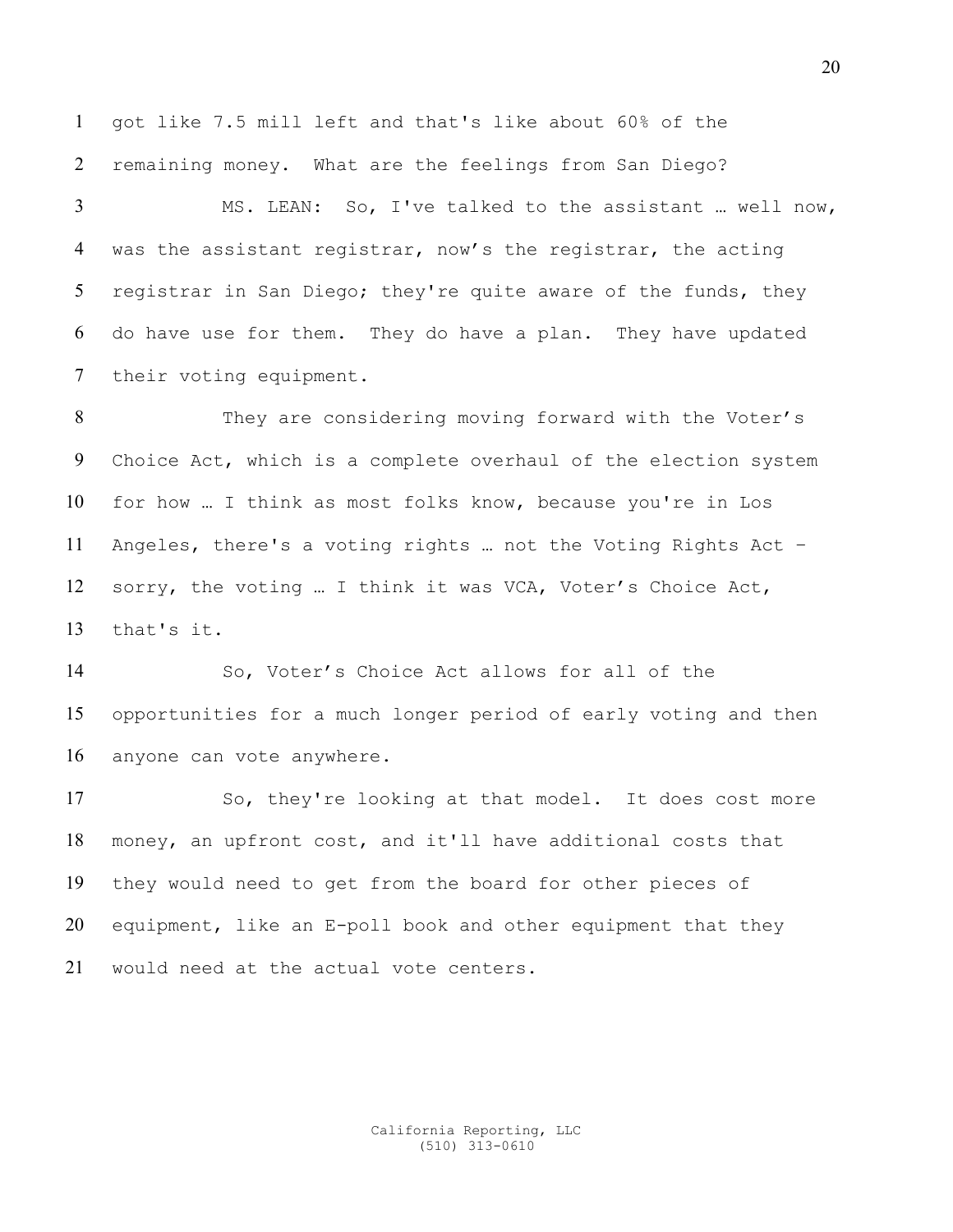So, I believe that's what they're working towards according to Cynthia Paes. And I think they're going to have use for the funds.

4 I know that I talked to Michael Booth Vu several times before then, he said he was very interested, but if we set a deadline, they will do it. And so, I have strong feelings that that'll happen.

8 MS. LAGMAY: I understand, okay.

CHAIR KAUFMAN: Any other questions of staff regarding the proposal or the status of funds that are available?

So, then I guess I would ask my fellow commissioners, whether there is a motion to adopt a deadline of December 20, 2021 for the submission of funding requests under the round one funding allocations, and also whether to set a July 29th, 2022 date as a date for the deadline for our board to consider funding requests under a reallocation formula to be determined at the end of this year.

MS. LAGMAY: I would make that motion, but I have one very quick, last question. So, the December 20th, 2021 deadline for round one, that's specifically just for the counties that have money left in round one; use it or lose it if you don't submit by December 20th.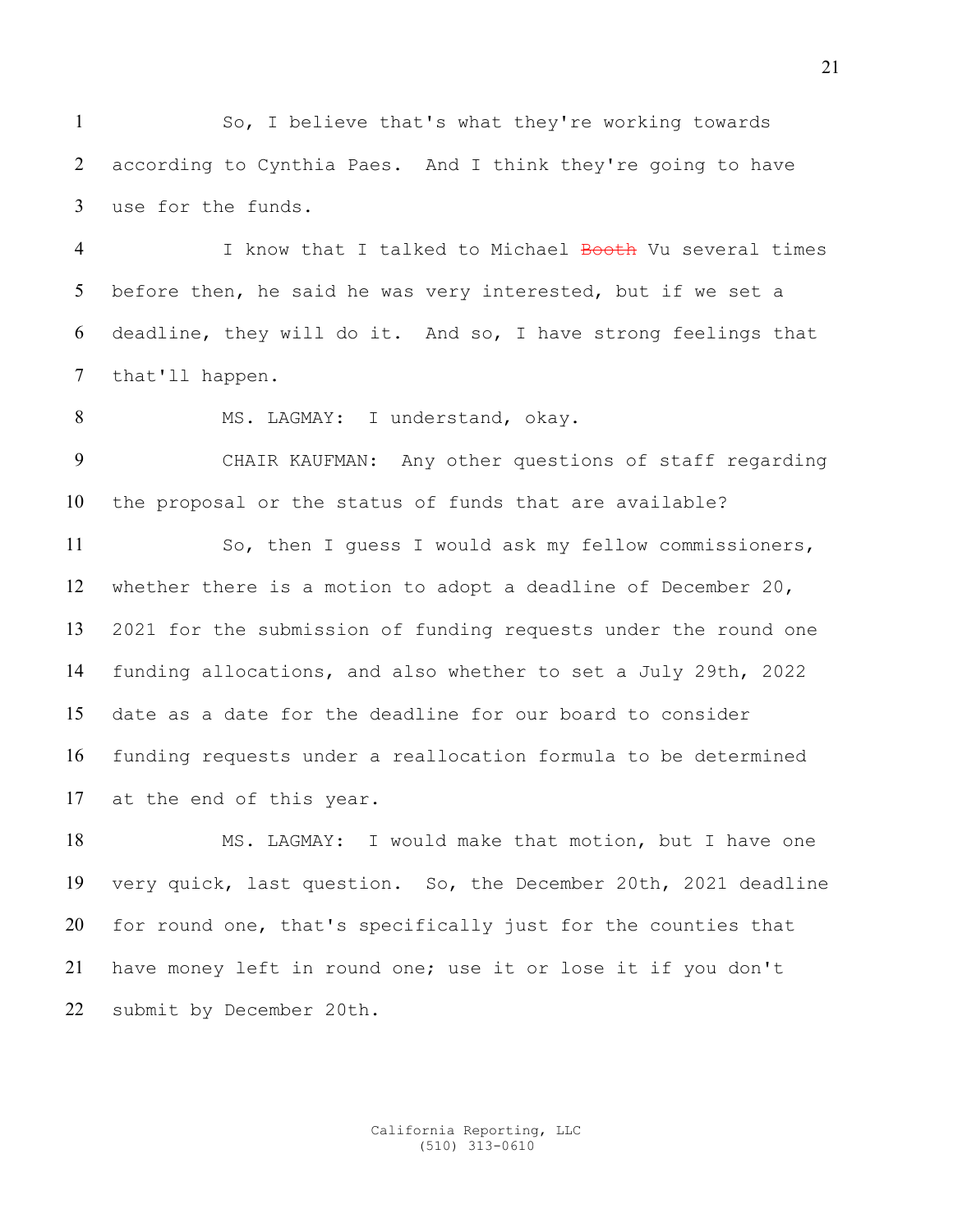The second deadline, round two, July 29th, 2022, does that mean that any county that wanted to specifically expand or purchase additional equipment could qualify for round two? Any county, even if they didn't any money for round one? CHAIR KAUFMAN: The answer is that's a possibility. We have to make that decision in December of 2021, whether we're

going to impose any further limitation on counties that could apply for a second round of funding.

9 MS. LAGMAY: Okay.

CHAIR KAUFMAN: But as of right now, it's all a possibility.

MS. LAGMAY: Thank you. With that, I move that we set the deadlines as specified in the staff report. December 20th, 2021 for round one and July 29th, 2022 for round two.

MR. SANDOVAL: I second.

CHAIR KAUFMAN: Okay. We have a first, we have a second. Again, Jordan, just for clarity, you want to take a roll so we can vote on this?

MS. KAKU: Stephen Kaufman?

CHAIR KAUFMAN: Aye.

21 MS. KAKU: June Awano Lagmay?

22 MS. LAGMAY: Aye.

23 MS. KAKU: And Gabriel Sandoval?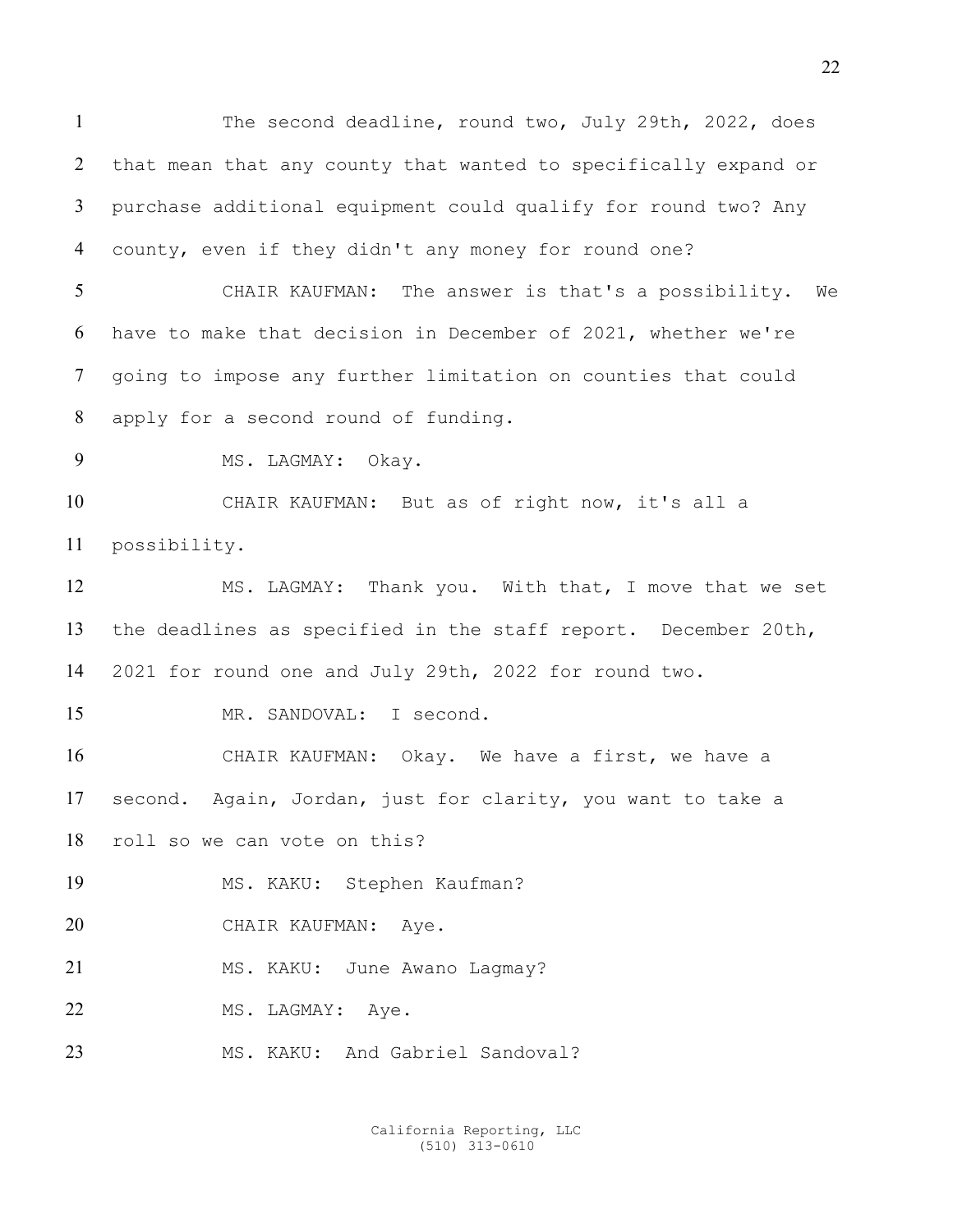1 MR. SANDOVAL: Aye.

CHAIR KAUFMAN: Okay. So, we have approval of the deadlines. Staff, do you feel like there's any other direction or anything else that we should be voting on with respect to the conclusion of the final round of funding per the staff report?

I mean, implicit in this is that staff is going to now, reach out to all of those counties again, in a more formal way to advise them of the deadline and advise them of all of the possible components that could be purchased or voting system pieces that they could apply for generally as laid out in the staff memo. But is there anything else that we as a board need to vote on to give you the authority under the staff report for this process?

MS. LEAN: I don't believe so, sir.

CHAIR KAUFMAN: Okay. So, that is how it will be. And again, I think as far as setting the December agenda, obviously, whatever counties apply, we will consider in December and then we will have to have an action item following that to determine, or based on whether there will be any funding remaining and whether we need to do a reallocation for one final round.

And I think when we do that, it would be helpful because I know we have two newish board members. But it would be helpful as part of the staff report to kind of give us the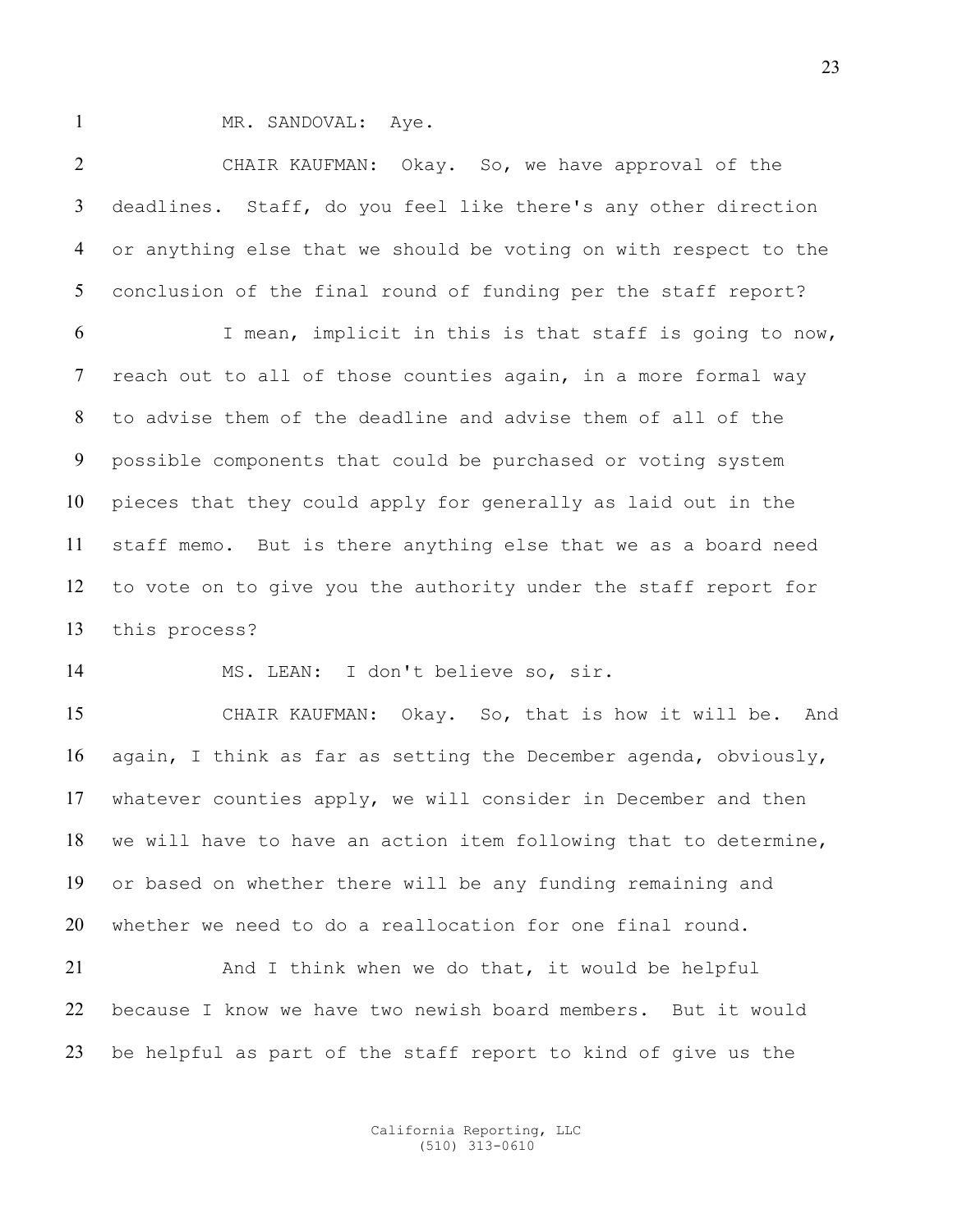benefit of what decisions were made for round one. And whether we want to just follow lockstep what was done for round one.

I know you alluded to it in the staff report about basing funding allocations on registered voters and such, but to the extent anything has changed in the considerations from when we decided on how to allocate around one funding, that would all be helpful to know.

MS. LEAN: Absolutely. So, once we get there, if we get there, it was quite a few meetings, quite a long discussion of how that allocation could be … how the formula would work. And the current formula is based on four different items. A lot of it has to do with a number of precincts, a number of precincts and turnouts, and was all based on 2002.

So, it would definitely need to be modified in some way. I do know that the registered voters' proposal for the formula is pretty equal. I think it would be equitable to counties based on their size. So, that's how we propose that, but definitely, we'll have a much robust conversation once we get there, if we get there.

CHAIR KAUFMAN: And Jana, you and I should probably have a conversation prior to that at some point after September 14th.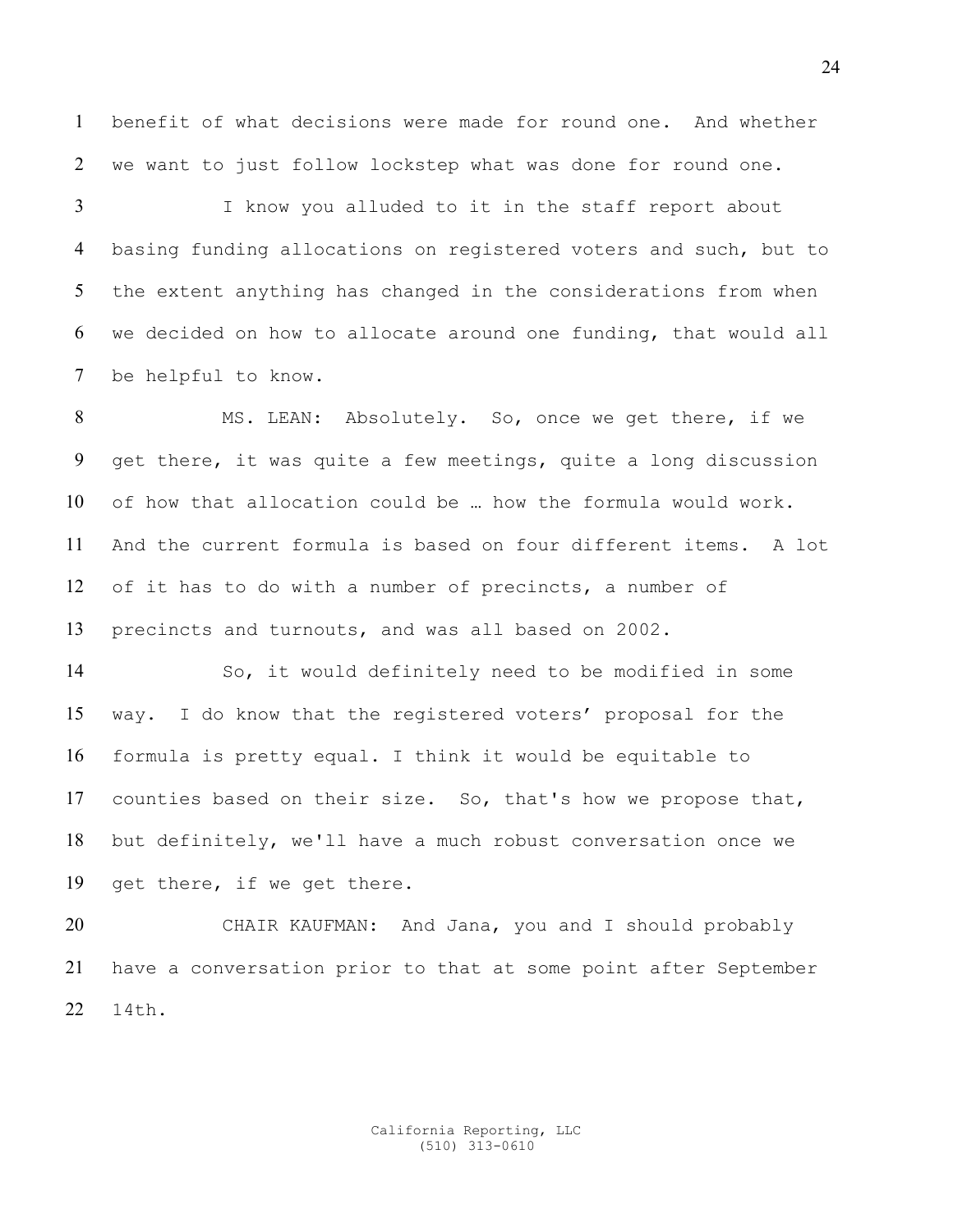MS. LEAN: Yeah. Perhaps late October, maybe a nice Halloween Day.

CHAIR KAUFMAN: There you go.

MS. LEAN: We have to, we have to get through canvass, but yes.

CHAIR KAUFMAN: We can each wear our costumes. Alright. Well, let's plan on that so we can kind of look at what the reality is at that point in time and what you've heard from the counties and we can have a conversation.

Okay. Any other questions about the item six or any other business or items of interest that we should all be thinking about between now and December?

MS. LAGMAY: Do we still have a tentative September 29th meeting on the calendar?

MS. KAKU: We do. It carries off until I believe it's August 30th to submit a project documentation plan. Alameda County was supposed to come forward back in 2019. They submitted their project and everything, but didn't. I've spoken with the assistant registrar and they have availability, they just have to resubmit their documentation. I'll let you guys know if-

MS. LAGMAY: Absolutely. Okay. Thank you.